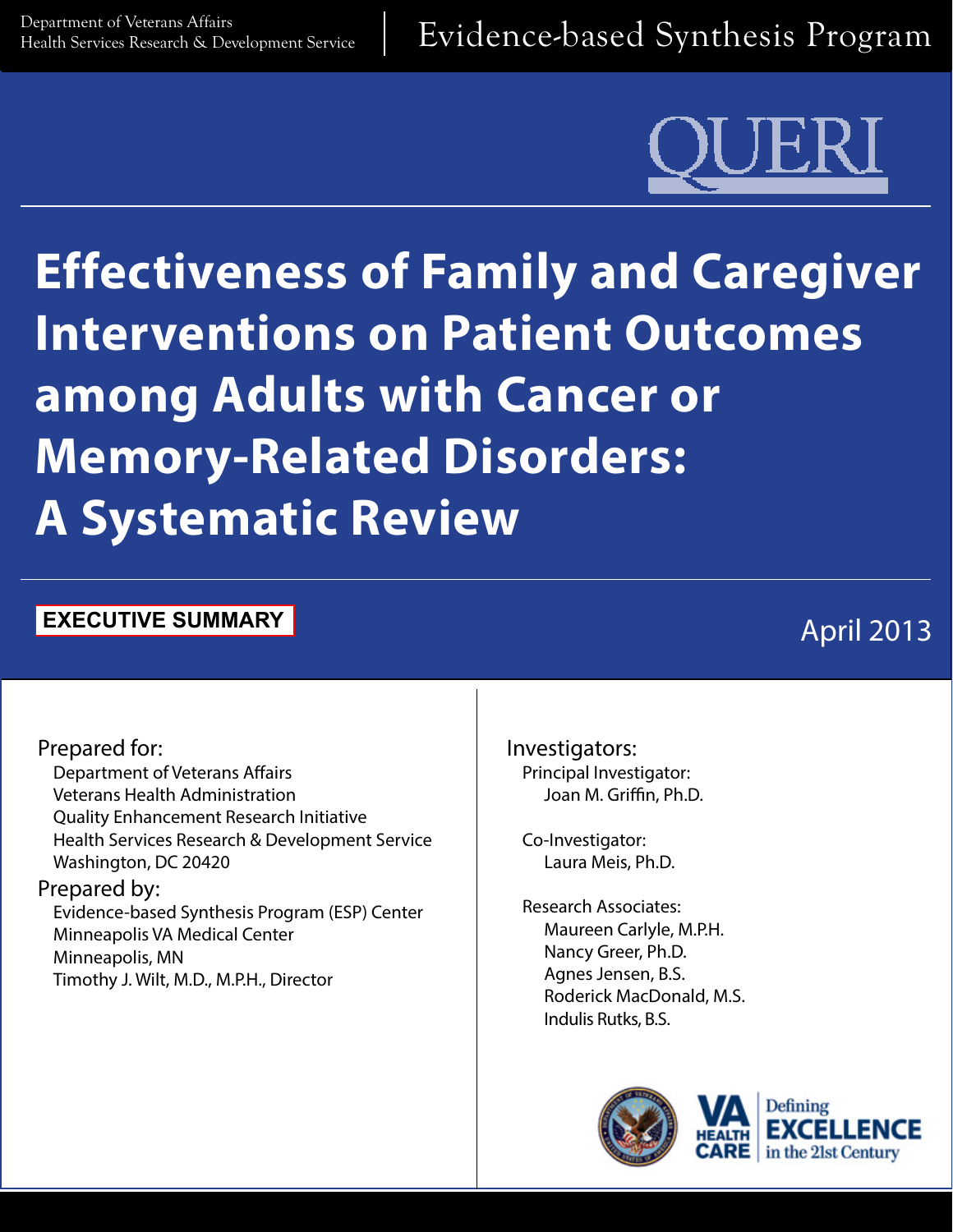### **PREFACE**

Quality Enhancement Research Initiative's (QUERI) Evidence-based Synthesis Program (ESP) was established to provide timely and accurate syntheses of targeted healthcare topics of particular importance to Veterans Affairs (VA) managers and policymakers, as they work to improve the health and healthcare of Veterans. The ESP disseminates these reports throughout VA.

QUERI provides funding for four ESP Centers and each Center has an active VA affiliation. The ESP Centers generate evidence syntheses on important clinical practice topics, and these reports help:

- develop clinical policies informed by evidence,
- guide the implementation of effective services to improve patient outcomes and to support VA clinical practice guidelines and performance measures, and
- set the direction for future research to address gaps in clinical knowledge.

In 2009, the ESP Coordinating Center was created to expand the capacity of QUERI Central Office and the four ESP sites by developing and maintaining program processes. In addition, the Center established a Steering Committee comprised of QUERI field-based investigators, VA Patient Care Services, Office of Quality and Performance, and Veterans Integrated Service Networks (VISN) Clinical Management Officers. The Steering Committee provides program oversight, guides strategic planning, coordinates dissemination activities, and develops collaborations with VA leadership to identify new ESP topics of importance to Veterans and the VA healthcare system.

Comments on this evidence report are welcome and can be sent to Nicole Floyd, ESP Coordinating Center Program Manager, a[t nicole.floyd@va.gov.](mailto:nicole.floyd@va.gov)

**Recommended citation:** Griffin JM, Meis L, Greer N, Jensen A, MacDonald R, Rutks I, Carlyle M, and Wilt TJ. Effectiveness of Family and Caregiver Interventions on Patient Outcomes among Adults with Cancer or Memory-Related Disorders: A Systematic Review. VA-ESP Project #09-009; 2013.

This report is based on research conducted by the Evidence-based Synthesis Program (ESP) Center located at Minneapolis VA Medical Center, Minneapolis, MN funded by the Department of Veterans Affairs, Veterans Health Administration, Office of Research and Development, Quality Enhancement Research Initiative. The findings and conclusions in this document are those of the author(s) who are responsible for its contents; the findings and conclusions do not necessarily represent the views of the Department of Veterans Affairs or the United States government. Therefore, no statement in this article should be construed as an official position of the Department of Veterans Affairs. No investigators have any affiliations or financial involvement (e.g., employment, consultancies, honoraria, stock ownership or options, expert testimony, grants or patents received or pending, or royalties) that conflict with material presented in the report.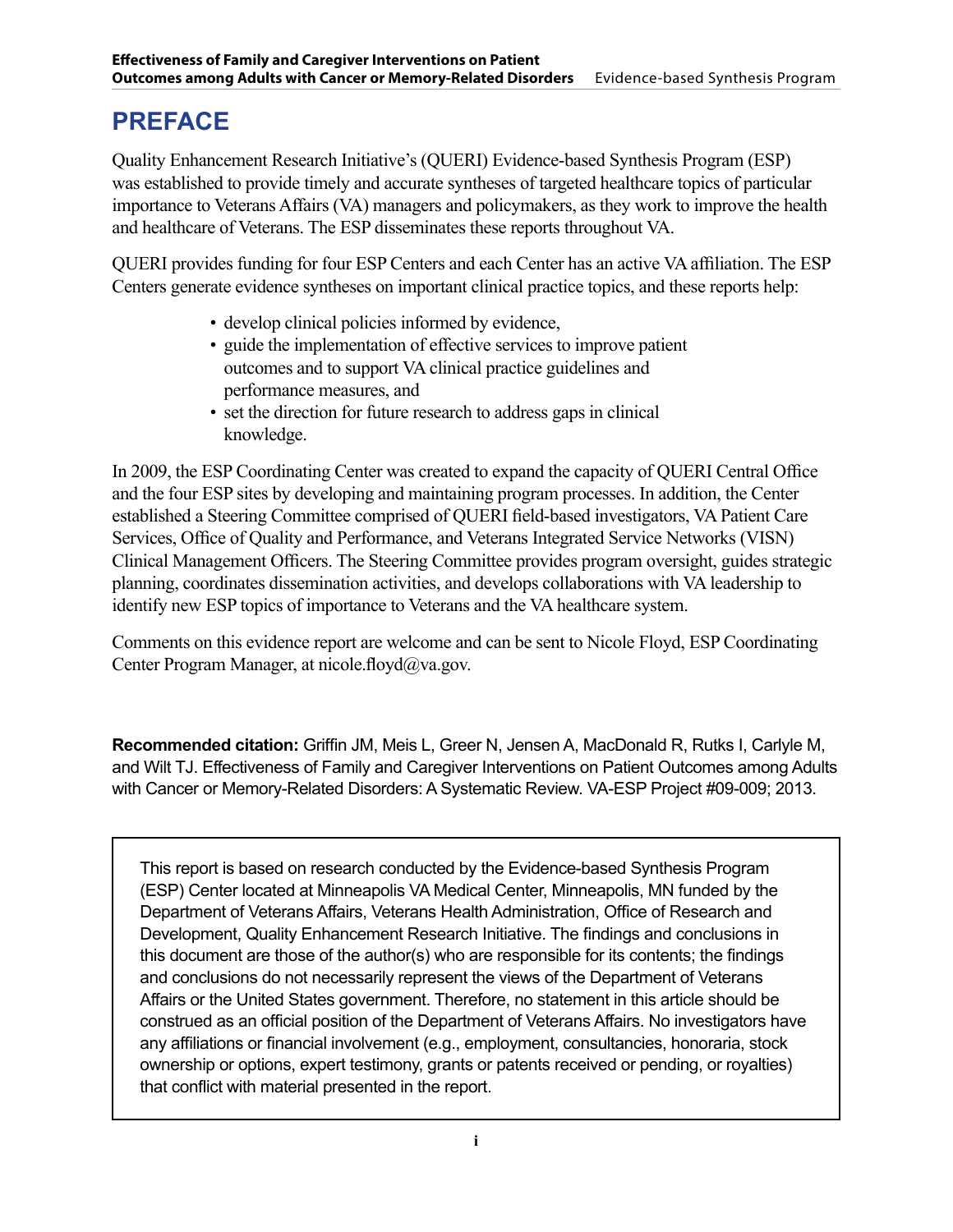### **EXECUTIVE SUMMARY**

#### **BACKGROUND**

Two federal laws have been signed in the last five years that have expanded the Veterans Health Administration's (VHA) authority to provide services to families of Veterans. This expansion allows the VHA to provide a number of clinical and support services, training, and education to families and caregivers of patients with service connected and non-service connected injuries or conditions. The VHA has responded by initiating a set of support services, including counseling, a caregiver support line, and website, to support families and caregivers of Veterans. With this new authorization, there is now the potential to adopt or integrate additional familyinvolved interventions to improve Veterans' outcomes. This review's aim was to evaluate which interventions are efficacious in affecting patient outcomes for memory-related disorders or cancer.

Family and caregiver interventions, especially interventions targeted to caregivers caring for someone with a physical health condition, typically aim to develop caregiver skills to manage their caregiving tasks and to reduce caregiver burden. An often implicit assumption in these interventions is that by reducing caregiver burden and improving caregiver skills, the care recipient will also benefit. Reflecting this, the majority of family-focused intervention studies and reviews of these studies have concentrated only on family or caregiver outcomes.<sup>14</sup> We conducted a systematic review of interventions that explicitly tested this assumption. We evaluated the published evidence assessing whether family involved interventions improve patient outcomes (i.e., efficacy) and whether specific family involved interventions are better than alternative ones (i.e., specificity or comparative effectiveness). We specifically examined the effects of family-involved interventions on the patients, not on the family members. We assessed if there is evidence that interventions targeted at family members only or both family members and adult care recipients improve the patients' outcomes. We limited our focus to family members caring for those with cancer and memory-related conditions since the majority of studies examine one of these two conditions. This project was nominated by Sonja Batten, PhD, Office of Mental Health Services. The key questions and scope were refined with input from a technical expert panel.

We addressed the following key questions:

Key Question #1. What are the benefits of family and caregiver psychosocial interventions for adult patients with cancer or memory-related disorders compared to usual care or wait list?

- a. What are the harms of these interventions?
- b. Do these benefits/harms vary by type of intervention, health condition, or patient functional status, or across outcomes?

Key Question #2. What are the benefits of one family or caregiver oriented psychosocial intervention compared to either: 1) a patient-directed intervention, or 2) another alternative family-oriented intervention in improving outcomes for adult patients with cancer or memory-related disorders?

- a. What are the harms of these interventions?
- b. Do these benefits/harms vary by type of intervention, health condition, or patient functional status, or across outcomes?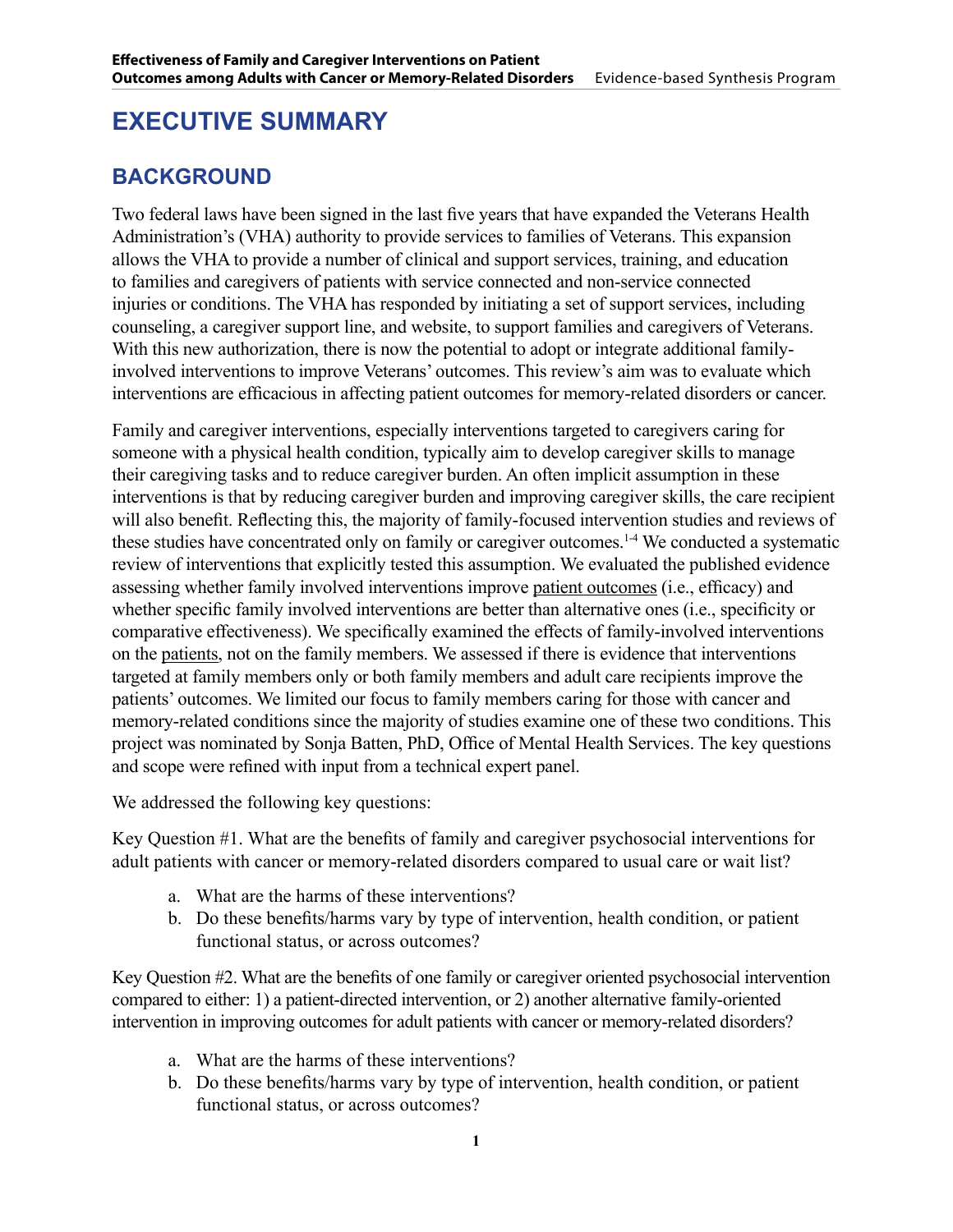### **METHODS**

#### **DATA SOURCES**

We searched MEDLINE (Ovid) and PsycINFO for randomized controlled trials (RCTs) and systematic reviews published 1980 to December, 2012 using the following search terms: family, couples, home nursing, legal guardians, couple therapy, family therapy, or marital therapy. Because social and cultural norms and resources for family support vary across countries, we limited the search to studies conducted in the United States. We included only studies involving subjects over age 18 and published in the English language. Additional citations were identified from reference lists of retrieved articles. Titles, abstracts, and articles were reviewed by trained research personnel. We included studies published after 1995.

After the full-text review, we further refined the scope to include only studies that targeted patients with one of two conditions—cancer or memory-related disorders. These conditions made up the majority of the studies reviewed, providing the largest body of evidence from which we could synthesize the evidence.

#### **DEFINITIONS OF KEY CONCEPTS OF FAMILY AND OUTCOMES**

The literature uses a number of different terms to describe those who provide help and support to patients: family, caregivers, care partners, support network. For convenience sake, we use the term "family" to describe all those, related and non-related, who provide direct care and support to patients with cancer or memory disorders. Study settings often determine how the person with the condition is described (e.g., patient, resident, spouse). Since participants were included in trials based on their diagnosis, we use the term "patient" to describe the person with memoryrelated disorder or cancer.

We examined the effect of family-involved interventions on five outcomes: quality of life, depression/anxiety, symptom control, health care utilization, and relationship adjustment. Quality of life was defined as overall quality of life (i.e., global quality of life), and then further conceptualized to include functional status, including physical functioning (e.g., activities of daily living and instrumental activities of daily living); general psychological functioning that does not directly correspond with mental health conditions or diagnoses in the Diagnostic and Statistical Manual (DSM) (e.g., distress, psychological well-being); cognitive functioning (e.g., memory capacity, problem solving abilities); and social functioning (e.g., social and family well-being). Depression/anxiety included reports of depressive symptoms or anxiety using standardized assessments. Symptom control or management included reports of any physical symptoms associated with treatment or disease progression (e.g., for cancer: pain, sexual functioning; for memory-related disorders: agitation, wandering or other problem behaviors). Utilization included all types of health care utilization, including hospitalization, institutionalization, or emergency room visits, and relationship adjustment including family functioning and relationship quality.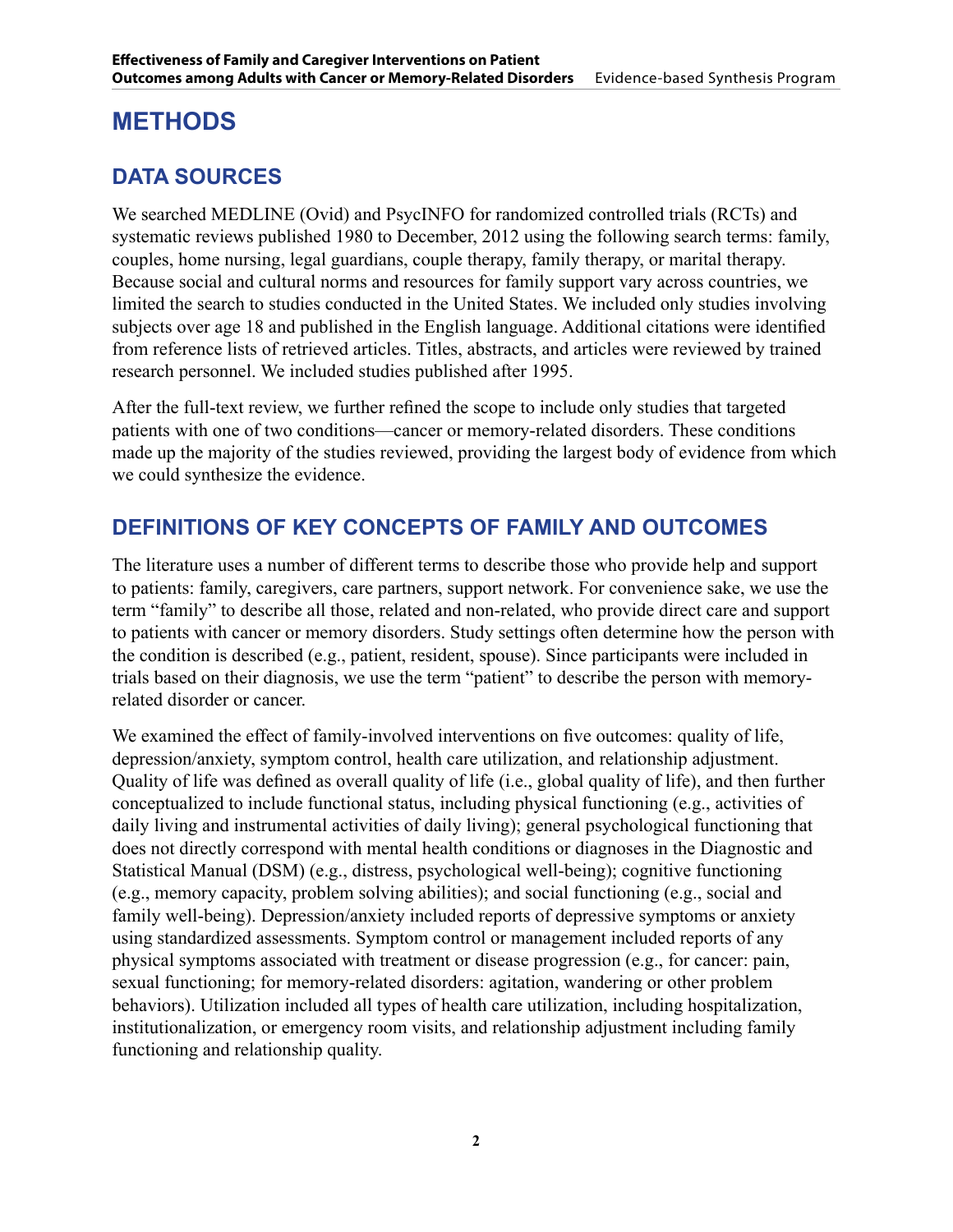### **CATEGORIZATION OF INTERVENTIONS**

Disease symptoms, treatment side effects, and consequences of disease progression are often the targets of patient-centered interventions. Because both the interventions and the targets of the interventions are unique and differ by condition, we reviewed the cancer and memory-related disorders studies separately. To further understand whether certain types of interventions had more evidence than others, we first reviewed the study methods of all the selected trials and then grouped similar interventions into categories.

For cancer studies, each trial was grouped into one of five categories: 1) telephone or webbased counseling, where, in at least one intervention arm, telephone or web-based counseling was provided separately for family members and care recipient; 2) behavioral couples therapy or adaptations of cognitive behavior therapy (CBT); 3) training for family members to manage or control specific patient symptoms; 4) interventions that, in addition to training families to effectively manage care recipient symptoms or behaviors, also included family support or counseling; and 5) unique interventions with unique intervention targets.

Interventions for families of those with memory disorders were grouped into one of three categories: 1) training families to change or manage patient behavior, 2) interventions that provided support or counseling for family members and trained them to effectively manage patient symptoms or behaviors, and 3) unique interventions with unique intervention targets. We summarize results by intervention categories.

### **DATA EXTRACTION AND QUALITY ASSESSMENT**

We extracted study characteristics, patient characteristics, and outcomes separately for cancer studies and memory-related studies. Data were extracted once by an investigator or trained research associate and then verified by another, all under the supervision of the Principal Investigator. We focused on the patient- and family-centered outcomes outlined above. For cancer, our outcomes of interest were: overall quality of life; the components of quality of life (physical, general psychological functioning, and social functioning), symptom control/ management, depression/anxiety, utilization (including hospitalization and institutionalization), and relationship adjustment. For memory disorders, we assessed similar outcomes but included cognitive functioning instead of general psychological functioning.

Only outcomes that were assessed using previously published scales or measures or had clear end-points (e.g., death, hospitalization) were included. In order to determine both immediate and long-term benefits of the intervention, we captured, whenever possible, data at two timepoints: post-intervention  $(1 \text{ month})$  and at least 6 months post-intervention. For studies with multiple assessments at greater than 6 months post-intervention, the last available assessment was extracted.

We assessed the risk of bias for each trial and used this assessment as the basis for rating the trial's quality. Using established criteria for RCTs to evaluate for risk of bias, we considered whether the intervention allocation was concealed; participants, interventionists, and health care providers were blinded to treatment allocation; intention-to-treat (ITT) analyses were used; withdrawals and dropouts by group assignment were adequately described; and if the treatment was monitored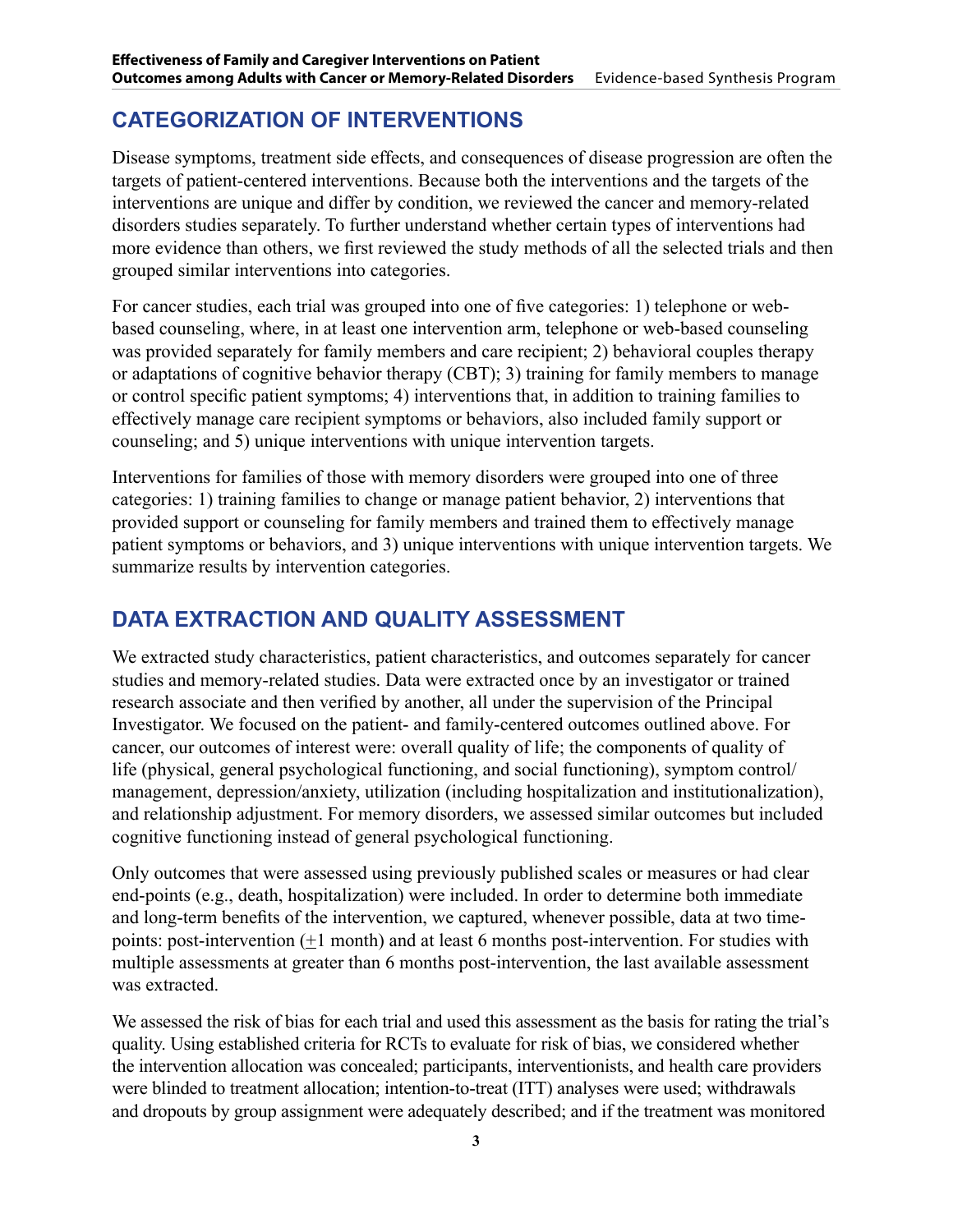for quality and consistency (i.e., treatment integrity). We rated trials as good, fair, or poor quality and considered allocation concealment and blinding (of outcome assessment at a minimum) as critical elements for a good quality trial. We based our evaluations for risk of bias and strength of evidence on criteria used by the Agency for Healthcare Research and Quality and the Cochrane Collaboration. A good quality trial (low risk of bias) indicated that the trial reported adequate allocation concealment, a minimum of single blinding (participants or investigators or assessors are blinded), and that either intent-to-treat analysis was conducted or clear reasons for dropouts/attrition by group were provided. A fair quality trial (moderate risk of bias) was one in which allocation concealment and blinding criteria were either met or unclear and no more than one of the remaining criterion (ITT, withdrawals) were unmet. A trial with adequate allocation concealment that did not meet other domains, or did not make clear whether other domains were met, was rated as fair. Trials were rated poor quality (high risk of bias) if the trial had inadequate allocation concealment or no blinding and/or clearly met only one of the established risk of bias domains.

We determined the strength of evidence for each outcome based on all the studies that assessed that outcome. We rated the strength of evidence for each outcome using the following grades: 1) high confidence – further research is very unlikely to change the confidence in the estimate of effect, meaning that the evidence reflects the true effect; 2) moderate confidence – further research may change our confidence in the estimate of effect and may change the estimate; 3) low confidence – further research is very likely to have an important impact on the confidence in the estimate of effect and is likely to change the estimate, meaning that there is low confidence that the evidence reflects the true effect; and 4) insufficient – the evidence was unavailable or did not permit a conclusion.

#### **DATA SYNTHESIS**

We analyzed studies by comparing their characteristics, methods, and findings. Few pooled analyses of data were possible due to heterogeneity of populations, interventions and outcomes across studies; therefore, most findings were summarized narratively.

When reported, intervention effect sizes from trials were extracted. If effect sizes in a trial were not reported but sample size, standard deviation, and mean scores were, we calculated intervention effect sizes for each outcome in order to compare across studies. If the effect size was significant (the confidence interval did not include 0), we considered this a significant effect in our summary, even if the authors report null findings. We considered Cohen's guide for interpreting effect sizes (i.e., d of  $0.2$  = small effect,  $0.5$  = medium effect,  $0.8$  = large effect) when evaluating outcome data.

We compiled a summary of findings by condition for each question, and then summarized findings across intervention categories.

#### **PEER REVIEW**

A draft version of this report was reviewed by technical experts, as well as clinical leadership. Reviewer comments (see Appendix C) were addressed and our responses were incorporated in the final report.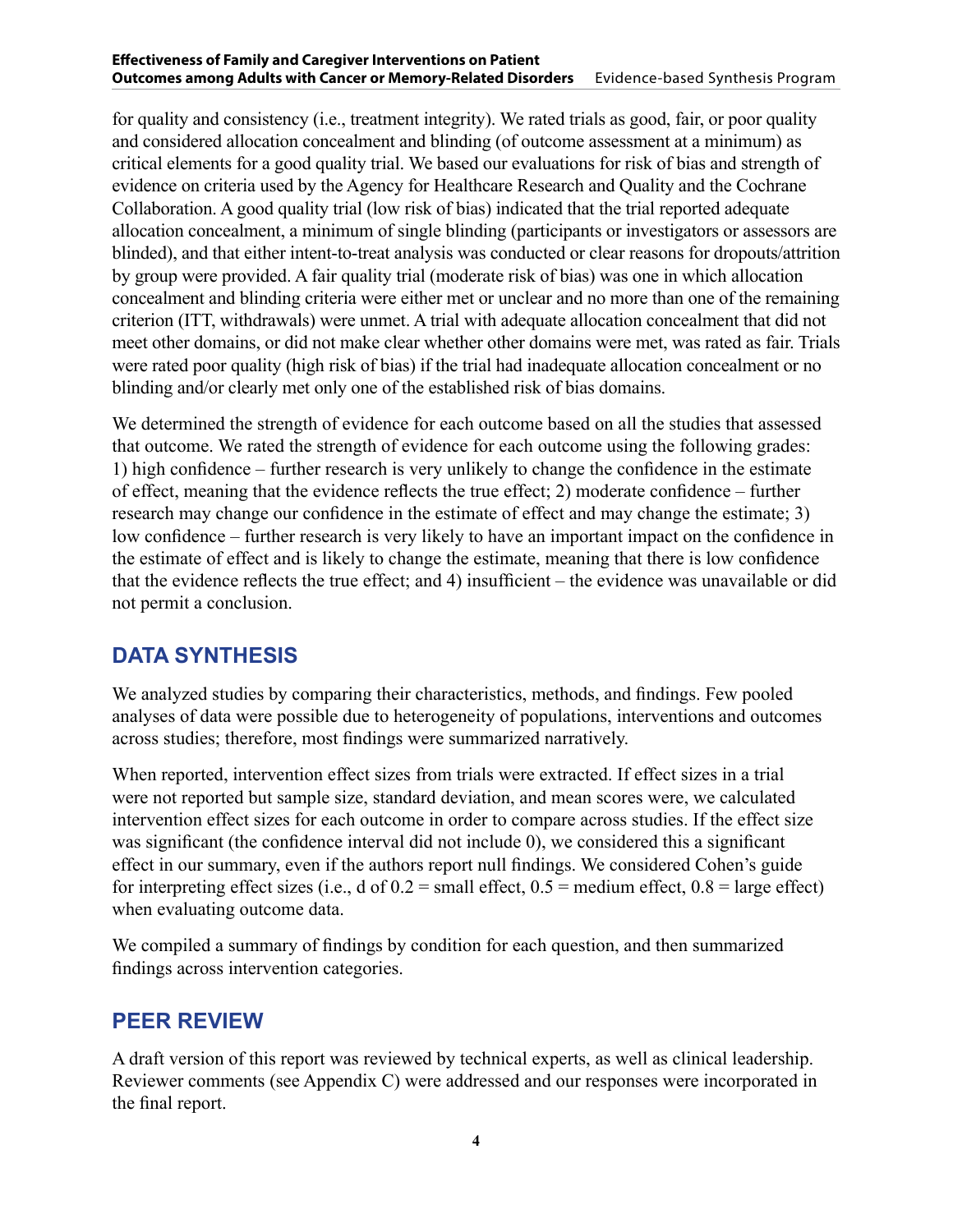### **RESULTS**

### **OVERVIEW OF ALL STUDIES**

We reviewed 2,771 titles and abstracts from the electronic search. After excluding 1,990 abstracts that did not meet our inclusion criteria, we retrieved 781 full-text articles for further review. We excluded another 736 references that did not fit our criteria, leaving 45 to review. We identified an additional 14 articles by reviewing citations of previously identified articles. In total, we identified 59 references for inclusion in the current review, representing 56 unique trials. We found 29 papers representing 27 unique trials that specified that the intervention was targeted to cancer patients and their families and 30 papers representing 29 trials targeted to patients with memory disorders and their families.

#### **STUDY DESIGN AND QUALITY**

All included studies were RCTs, with the majority being fair or poor methodological quality (9 good, 32 fair, 15 poor). Most studies reported multiple outcomes, though few reported data on most of our outcomes. The duration of the intervention and follow up periods varied. Many studies reported a large number of comparisons, including findings from multiple subscales, few of which showed significant differences between treatment groups. Some of the significant intervention effects were found in single trials, subscales from larger quality of life, depression, or symptom indices, and may be due to chance or reporting bias. The reproducibility and broader applicability should be viewed with caution.

#### **CANCER**

#### **Description of Cancer Studies**

A wide range of patients and family members participated in the studies. Nearly all studies examined either women with breast cancer, men with prostate cancer, or men and women with any type of cancer. The patients were, on average, 60 years old (range: 46-71 years) and family members were 56 years old (range: 49-62 years). Over half the patients were men (51%) and over 61% of the family members were female. Twenty-one percent of patients were of non-white race. One study assessed U.S. Veterans. Across all trials, sixteen reported including patients with cancer stages 0-3, ten trials included patients with late stage cancer (stages 4 and 5), and three included patients at the end of life. Studies ranged in size from 12 to 476 participants, with a median 120 dyads per trial. Interventions were, on average, 6 weeks long, but some were as short as one session, while one was 25 months.

#### **Key Question #1: What are the benefits of family and caregiver psychosocial interventions for adult patients with cancer compared to usual care or wait list?**

- **a. What are the harms of these interventions?**
- **b. Do these benefits/harms vary by type of intervention, health condition, or patient functional status, or across outcomes?**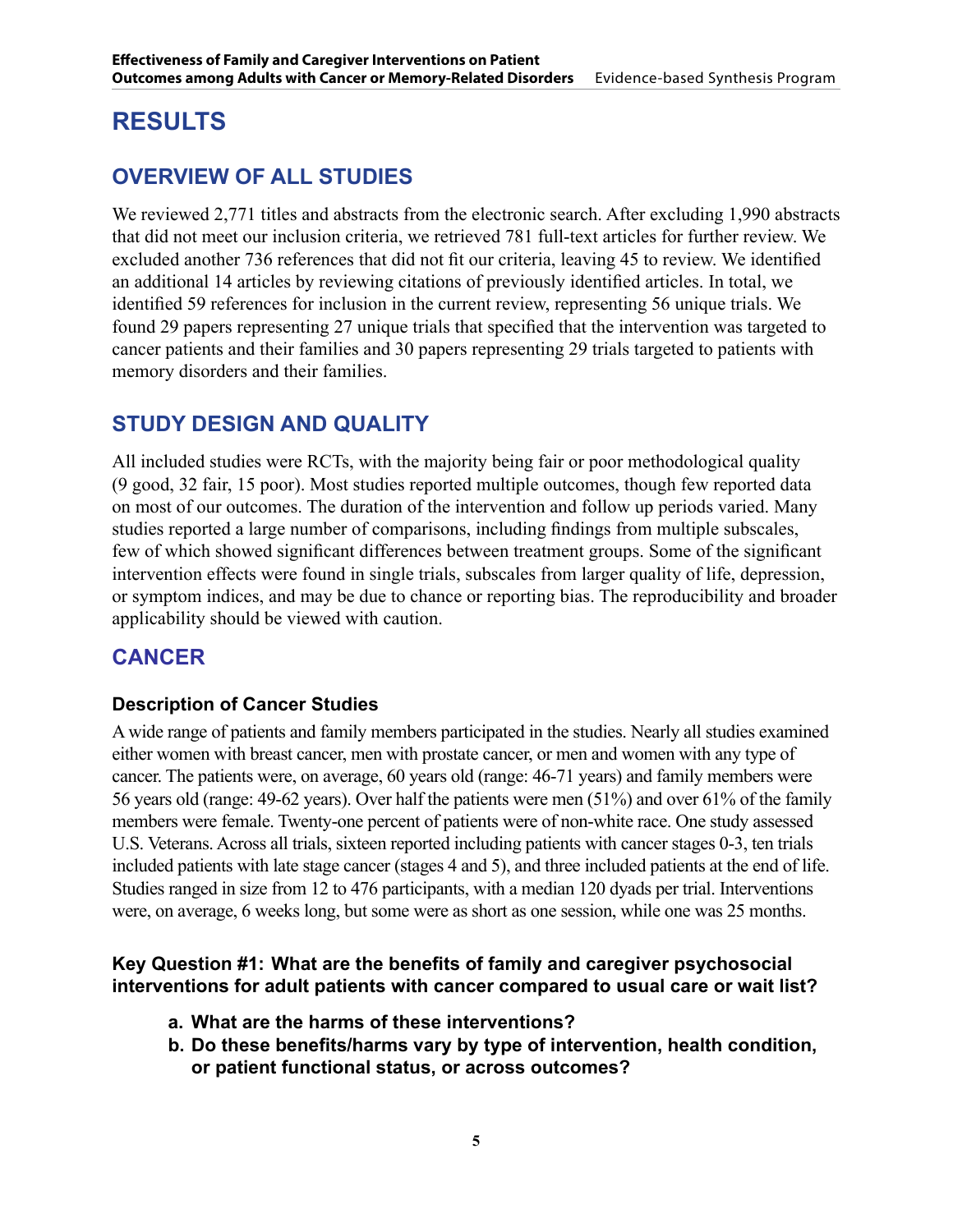We identified 18 cancer trials and 20 papers that addressed Key Question #1 (KQ1), most assessing patients with either prostate or breast cancer. The large majority were rated as fair quality (15/18, 83%). The rest were poor quality  $(3/18, 17%)$ . Fourteen compared a family involved intervention to a standard treatment control, typically a wait list or usual care. The remaining 4 trials had multiple conditions, including a family involved intervention, a standard treatment control condition, and either another family involved intervention or a patient-only intervention. We further categorized studies by their intervention subgroups: telephone or webbased counseling provided to patient and family member separately (4 trials), adaptations of couples CBT (5 trials), family assisted approaches to patient care (4 trials), family focused CBT interventions that include family coping and problem solving (4 trials), or unique interventions (1 trial). Studies ranged in size from 14 participants to 476, with a median of 126 per trial. Interventions were, on average, 6 sessions over 6 weeks, but ranged from 3 to 12 sessions over the course of one week to 5 months.

We summarize findings between the intervention group and the control group and address comparative effectiveness between family or family and patient interventions in Key Question #2 (KQ2).

#### *Benefits*

Overall, the available data indicated that compared to usual or standard care, family involved interventions did not consistently improve global quality of life; mental, physical, or social functioning; depression/anxiety; or symptom control among patients with cancer. None of the studies reported on hospitalization or institutionalization. Few studies reported statistically significant effects on any outcome and non-significant effect sizes were typically small to moderate effects. As shown in Executive Summary Table 1, the overall strength of evidence for intervention effectiveness was low for all outcomes due to moderate risk of bias (poor methodological quality) and imprecision of the effect size. Many studies had small sample sizes and outcome data between conditions were not always reported post-intervention. We also found limited reporting of outcomes within each intervention category. This precluded us from calculating more reliable estimates to determine the strength of evidence of each intervention on particular outcomes. We do describe the number of studies within each category that report each outcome (and the details of an intervention if the difference between conditions on an outcome was significant).

The variability in study populations and interventions made pooling of data problematic and the generalization of findings from any single study for broader conclusions difficult. However, while the specific strategies in these interventions to control or manage symptoms varied across intervention categories, we did find that most included a problem-solving component where family members were "coached" to identify symptoms and potential solutions to reduce the symptoms. We found a greater proportion of interventions that focused on the family member, instead of the couple, were effective. The exception was couples who were in relatively new relationships or couples who at baseline were in less supportive relationships. These couples showed improvements in quality of life due to couples therapy compared to usual care.

In total, 5 of 18 trials showed any significant intervention effects. Of these five trials, only three showed significant effects across multiple outcomes. These three studies, two of fair and one of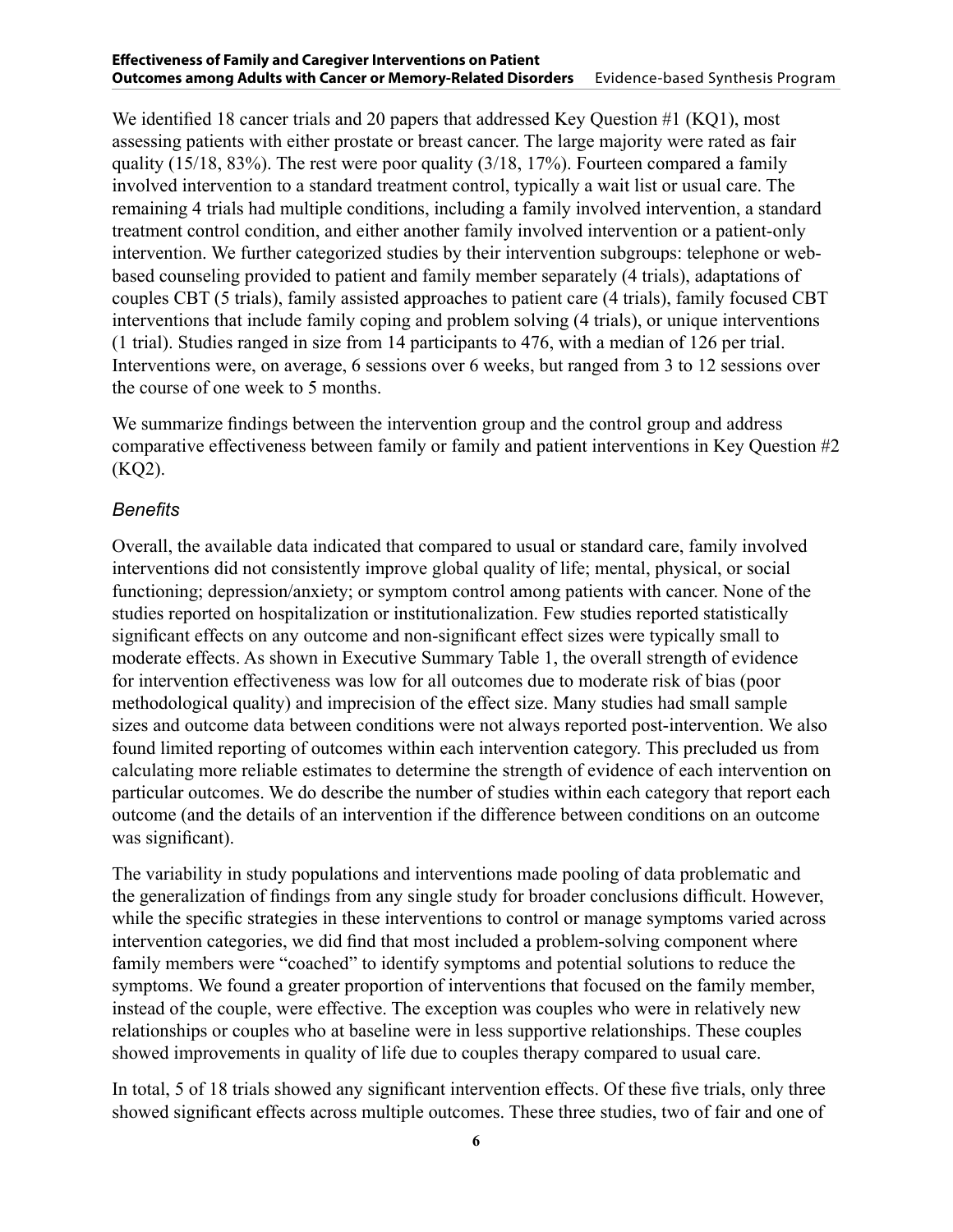poor quality, accounted for 73% of the significant findings for KQ1, but had little in common with each other, targeting different cancer patients and families and using different intervention strategies. Significant intervention effects in single trials may be due to chance or reporting bias, and making conclusions about common elements that are effective is difficult. The broader applicability of these interventions should also be viewed with caution.

Four of 11 studies reporting symptom control found significant improvements with a familyinvolved intervention, and two of nine studies showed reductions in depressive symptoms and anxiety. Six studies reported on global quality of life, but none found a statistically significant effect. Physical, general psychological, and social functioning were reported in 9, 10, and 5 studies, respectively, with almost all studies reporting no significant effect. Relationship adjustment was assessed in five studies, but trials either did not report significant differences or reported insufficient evidence to assess the significance of an effect. Therefore, while familyinvolved interventions did improve symptom management and depression for cancer patients in some trials, there is insufficient evidence that these intervention strategies affect other outcomes.

#### *Harms*

For the cancer trials, studies did not report on harms to patients. Two trials, however, reported family outcomes that were worse for those in the family/couple intervention conditions than in comparator conditions. Authors suggested that these negative effects were due to the effect of increased awareness of their own problems, the patient's problems, the implications of the patient's medical problems, and/or the effect of merely directly talking about cancer and surgery.

#### *Intervention Categories*

Below we summarize findings by intervention category.

#### Telephone or Web-Based Counseling for Family and Patients (4 Trials)

- Among patients with cancer, telephone or web-based counseling for family members did not improve physical functioning or depression more than usual care. Of three trials assessing general psychological functioning and symptom control, only one showed significant improvements. Few studies assessed social functioning, global quality of life, and no studies assessed relationship adjustment; therefore, little evidence exists to assess whether interventions have an effect on these outcomes.
- One study among men with prostate cancer found that weekly nurse telephone calls to manage uncertainty and patient concerns reduced symptoms in white, but not black men.
- One study, following breast cancer patients through different stages of care, found that telephone counseling and psychoeducation, compared to usual care, improved general psychological functioning from post-surgery to adjuvant treatment. However, this effect reversed from adjuvant treatment to ongoing recovery, with general psychological functioning in the telephone counseling group significantly lower than those in usual care.

#### Adaptations of Couples CBT (5 Trials)

With one possible exception (described below), adaptations of CBT did not improve physical functioning, general psychological functioning, or symptom control compared to usual care. Few studies assessed the impact of this type of intervention on global quality of life,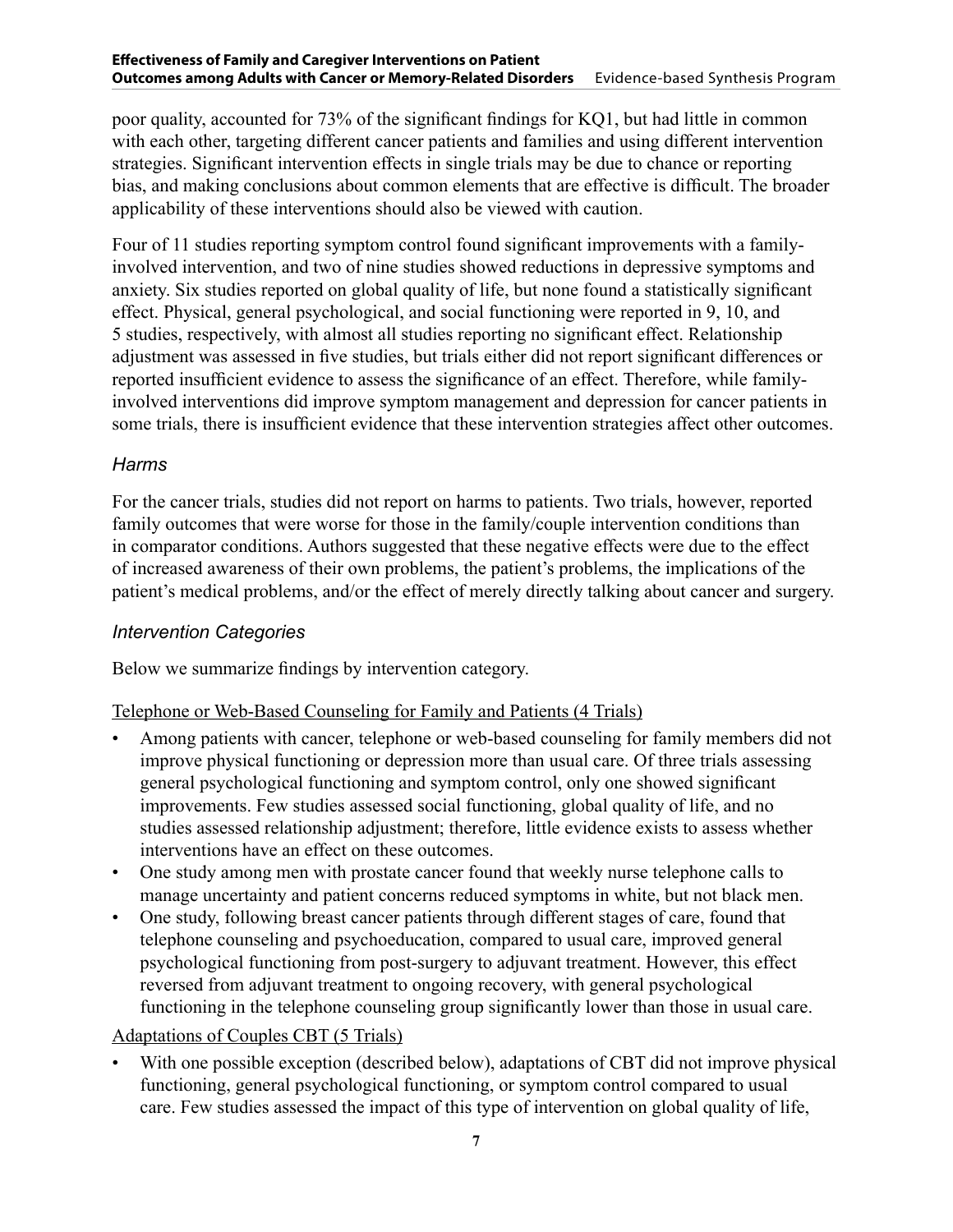depression/anxiety, or relationship adjustment but those that did showed no improvements compared to usual care conditions. No studies assessed the effect of couples CBT on social functioning.

- One small study (n=14) reported low to moderate effects on physical functioning, symptom management, and relationship adjustment, but measures of statistical significance were not reported.
- Couple therapy improved quality of life among patients in less supportive intimate relationships and for patients in newer relationships. Likewise, in a second study, those who endorsed emotional processing as a coping strategy at baseline and received couples therapy had fewer depressive symptoms than those in usual care.

#### Family Assisted Approaches to Patient Care (4 Trials)

- Few studies assessed outcomes of interest. Of four trials addressing KQ1, three of poor quality and one of fair quality, only one trial assessed each of the following outcomes: physical functioning, general psychological functioning, social functioning, global quality of life, and relationship adjustment.
- One study found significant differences in several measures of patient depression, general psychological functioning, and symptom control; however, two other studies found no differences in measures of depression. One study of pain in advanced cancer patients reported a non-significant treatment effect but lower ratings of pain in the intervention group than in the usual care group.

Family Focused CBT Interventions that Include Skill Building, Family Coping, and Problem Solving to Address Patient Behaviors and Family Issues (4 Trials)

- Family focused interventions did not consistently improve patient symptoms. One adaptation of CBT for family members aimed to help caregivers manage patients' symptoms and reduce emotional distress improved physical and social functioning and depression, but another similar study showed no effect.
- Compared to usual care, a family directed intervention that included supportive telephone calls, problem-solving instruction, and demonstrations on how to use the problem-solving strategies, reduced overall symptoms associated with cancer among hospice patients, but, global quality of life or specific symptoms, such as pain, dyspnea or constipation did not improve. Another study that did not include hospice patients showed no effect on these same outcomes.

Unique Interventions (1 Trial)

No significant differences in functioning, depression, symptom control or relationship adjustment were found in a unique trial that compared usual care to a problem-solving intervention for couples. The intervention utilized a monthly nurse-administered needs assessment to identify quality of life problems and provide amenable suggestions for addressing the problems, but did not show a significant effect on outcomes.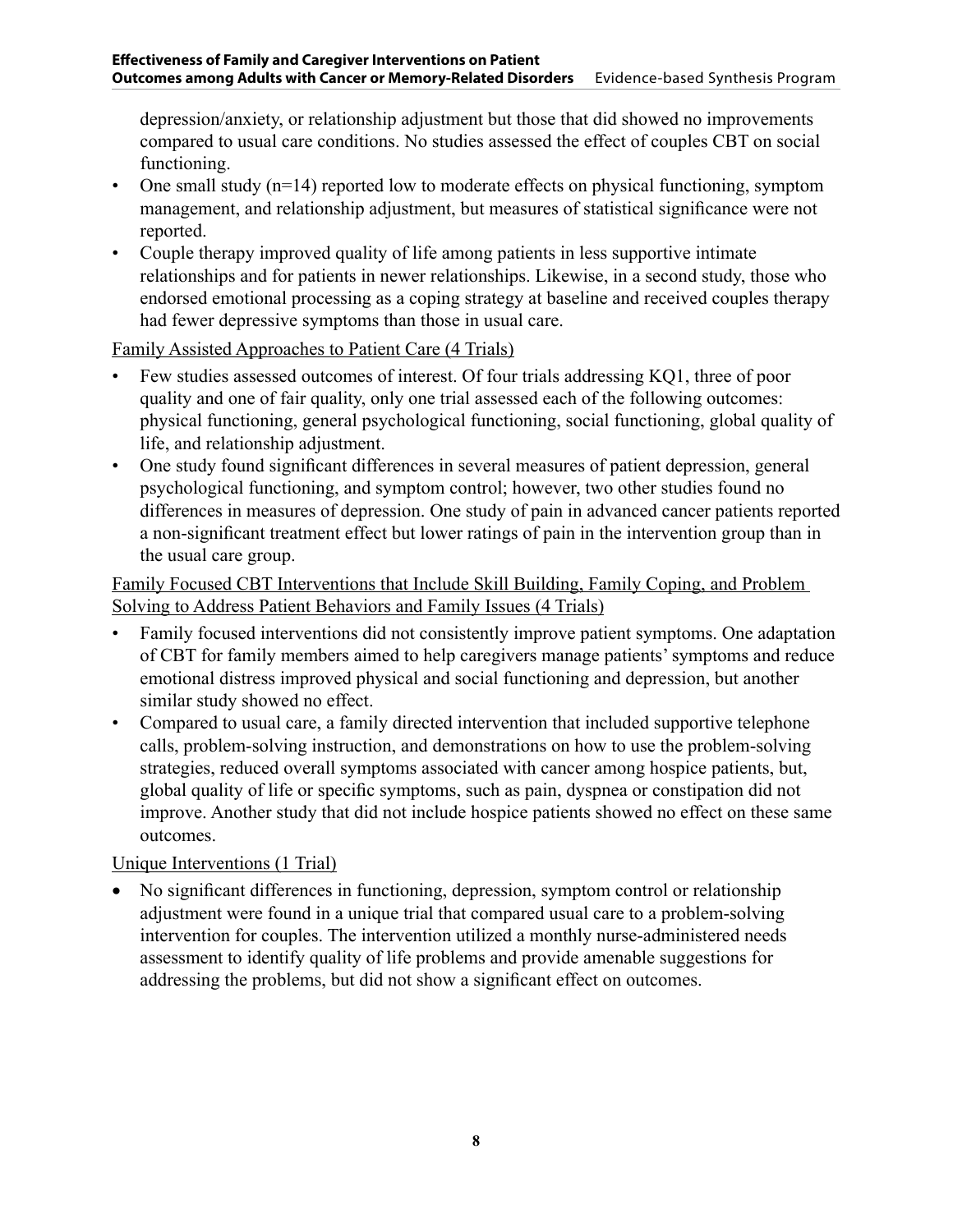**Executive Summary Table 1. KQ1 – Cancer: Strength of Evidence for Trials Comparing Therapy with Family Component to Usual Care or Wait List Control**

| <b>Outcome</b>                                 | # studies<br>$(n^*)$<br># studies of each<br>intervention category   | <b>Risk of bias</b>                                                | <b>Directness</b> | <b>Precision</b>                                                                                                                                                                                                                                                                                                                                  | Consistency | Evidence<br>rating |
|------------------------------------------------|----------------------------------------------------------------------|--------------------------------------------------------------------|-------------------|---------------------------------------------------------------------------------------------------------------------------------------------------------------------------------------------------------------------------------------------------------------------------------------------------------------------------------------------------|-------------|--------------------|
| <b>Physical</b><br>functioning                 | 9<br>(1266)<br>Phone=3;CBT=2;FAA=1;<br>FFSM=2;Misc=1                 | Moderate: all<br>trials rated fair<br>quality                      | <b>Direct</b>     | Imprecise. One trial reported a statistically significant difference<br>versus usual care. Non-significant effect sizes ranged from small to<br>large with wide confidence intervals (seven trials). One trial reported<br>a non-significant difference (point estimate could not be calculated).                                                 | Consistent  | Low                |
| <b>General</b><br>psychological<br>functioning | 10<br>(1410)<br>Phone=3;CBT=4;FAA=1;<br>FFSM=1:Misc=1                | Moderate: nine<br>trials rated fair<br>quality; one<br>rated poor  | Direct            | Imprecise. Two trials reported statistically significant differences<br>versus usual care. Non-significant effect sizes were small with<br>wide confidence intervals (seven trials). One trial reported a non-<br>significant difference (point estimate could not be calculated).                                                                | Consistent  | Low                |
| <b>Social</b><br>functioning                   | 5<br>(749)<br>Phone=1;CBT=0;<br>FAA=1;FFSM=2;Misc=1                  | Moderate: all<br>trials rated fair<br>quality                      | <b>Direct</b>     | Imprecise. One trial reported a statistically significant difference<br>versus usual care. Non-significant effect sizes were small with wide<br>confidence intervals (three trials). One trial reported a non-significant<br>difference (point estimate could not be calculated).                                                                 | Consistent  | Low                |
| <b>Global quality</b><br>of life               | 6<br>(1367)<br>Phone=1;PAA=1;<br><b>FAA=1: FFSM=3:</b><br>$Misc = 0$ | Moderate: five<br>trials rated fair<br>quality; one<br>rated poor  | <b>Direct</b>     | Imprecise. No trial reported a statistically significant difference<br>versus usual care. Non-significant effect sizes ranged were small<br>with wide confidence intervals (four trials). One trial reported a<br>non-significant difference (point estimate could not be calculated).<br>Significance could not be determined for another trial. | Consistent  | Low                |
| Depression/<br>anxiety                         | 9<br>(1519)<br>Phone=2;CBT=1;FAA=3;<br>FFSM=2;Misc=1                 | Moderate: six<br>trials rated fair<br>quality; three<br>rated poor | Direct            | Imprecise. Two trials reported statistically significant differences<br>versus usual care. Non-significant effect sizes were small with wide<br>confidence intervals (seven trials).                                                                                                                                                              | Consistent  | Low                |
| <b>Symptom</b><br>control/<br>management       | $11**$<br>(1673)<br>Phone=3;CBT=2;FAA=3;<br>FFSM=2;Misc=1            | Moderate: nine<br>trials rated fair<br>quality; two<br>rated poor  | <b>Direct</b>     | Imprecise. Four trials reported statistically significant differences<br>versus usual care. One trial reported intervention was "superior" with<br>medium to large effect sizes. Non-significant effect sizes were small<br>(five trials). Significance could not be determined in one trial.                                                     | Consistent  | Low                |

\*Number of subjects randomized

\*\*Some studies had multiple outcome measures

Intervention Category: Phone=Telephone or Web-based; CBT=Couples cognitive behavior therapy; FAA=Family assisted approaches to patient care; FFSM=Family focused CBT with coping and problem solving; Misc=Unique intervention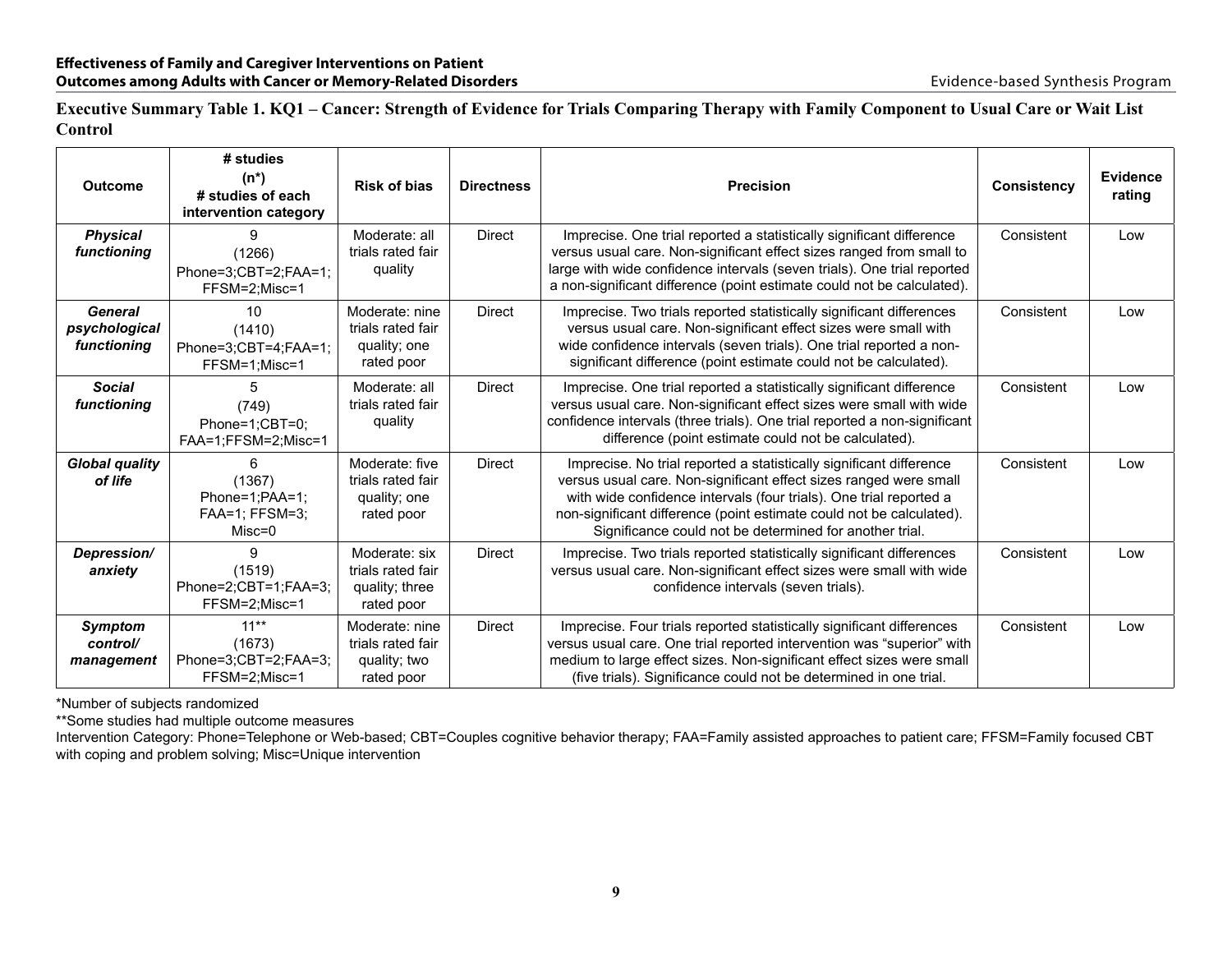**Key Question #2. What are the benefits of one family or caregiver oriented psychosocial intervention compared to either: 1) a patient-directed intervention or 2) another alternative family-oriented intervention in improving outcomes for adult patients with cancer?**

- **a. What are the harms of these interventions?**
- **b. Do these benefits/harms vary by type of intervention, health condition, or patient functional status, or across outcomes?**

Thirteen cancer trials met inclusion criteria for KQ2. Four trials included men with prostate cancer and two included women with breast cancer. Two studies included men and women with lung cancer and one with gastrointestinal (GI) cancers. Four studies included men and women with any cancer source. Two studies were rated good quality, nine as fair, and two as poor quality. Studies ranged in size from 12 to 329, with a median 130 dyads per trial. Four studies included long-term follow up.

Four trials had three or more intervention arms, including a family involved intervention, a usual care or wait list control group, and another family or patient intervention. Three trials compared a family intervention to an individual intervention. All other trials included comparisons of at least two family-involved interventions. The comparison conditions in these trials were either: 1) a unique attention control condition that included a low intensity family-involved intervention where families were minimally engaged, such as providing families with health education only; 2) a less-intense or structured version of the family-involved intervention being tested; or 3) the same intervention, but using two different modes of delivery.

#### *Benefits*

Overall, as shown in Executive Summary Table 2, we found either low or insufficient evidence regarding the effectiveness of family-involved interventions versus other active controls, or alternative family or patient interventions. The overall strength of evidence for intervention effectiveness was low for general psychological functioning, depression/anxiety, and symptom control/management due to the moderate risk of bias, imprecision of the effect size, and poor methodological quality, including small sample sizes. There was insufficient evidence on the comparative effectiveness of family-involved interventions for physical functioning, social functioning, and global quality of life due to few trials reporting these outcomes and inadequate reporting of outcomes between conditions post-intervention. What evidence we found generally indicates that interventions with a family component were not more effective compared to an active control or an alternative family or individual intervention. Some evidence exists to suggest that interventions that actively involved families did improve general psychological functioning, depression/anxiety, and symptom control or management. Few interventions had significant group effects on relationship adjustment. There were no data on health care utilization, including hospitalizations or institutionalization.

Few studies reported statistically significant effects on any outcome. A number of studies provided inadequate outcome data to assess an effect between interventions. The variability in study populations and interventions made pooling of data problematic and generalizing findings from any single study difficult.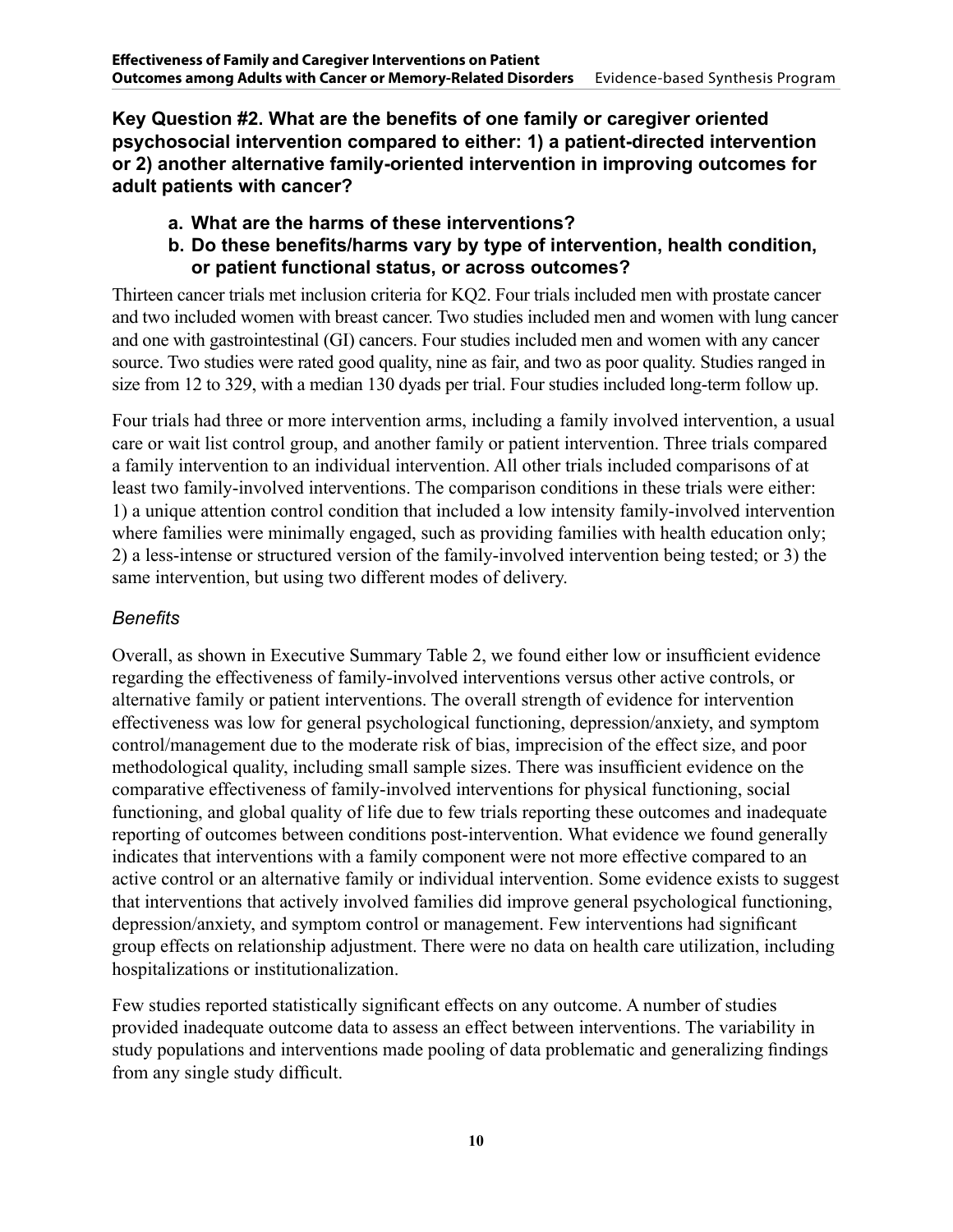In total, eight of thirteen trials reported at least one significant intervention effect on an outcome of interest. Of these, only three showed more than one outcome with significant intervention effects and, as we found in KQ1, these interventions had little in common with each other, limiting our ability to make generalizations.

We did find some important findings among the trials. Three trials comparing individual treatment to family or couple treatment found both interventions were equally effective at improving outcomes at post-intervention. One of these trials, however, did eventually show that couples counseling significantly improved general psychological functioning and symptom control. In this trial, post-intervention outcomes were not significant, but outcomes at six months post-intervention were. It may be that benefits of counseling do not emerge immediately and require longer follow up to determine an effect.

Results from trials that directly compared different family involved interventions varied. One study showed that, compared to psychoeducation, telephone counseling provided a significant benefit for improving patient depression and compared to a self-managed exercise program, telephone counseling significantly improved patient anxiety. In another trial, webbased counseling was as effective as face-to-face counseling in improving patient general psychological functioning, symptom control, and relationship adjustment.

Other interventions also showed mixed results. In the four trials that compared family-involved interventions to health- or psycho-education only, family involved interventions were no better at improving outcomes, except for one trial, in which relationship adjustment was better for those receiving partner-assisted emotional disclosure therapy. Another trial showed an unanticipated effect, with the health education only intervention significantly improving general psychological functioning, depression, and symptom control compared to the family-involved intervention.

We expect that some of the significant intervention effects found in single trials may be due to chance or reporting bias, and making conclusions about common elements that are effective is difficult. While family-involved interventions did improve symptom management, depression/ anxiety, general psychological functioning, and relationship adjustment for cancer patients in some trials, there is insufficient evidence that any one type of intervention is superior to another at improving outcomes. We emphasize caution about the broader applicability of any intervention benefits, because of the potential that the benefits may be due to chance.

#### *Harms*

No studies addressing KQ2 reported harms to patients or family members.

#### *Intervention Categories*

Below we summarize findings by intervention category.

#### Telephone or Web-Based Counseling for Family and Patients (5 Trials)

• Telephone counseling for cancer patients and family members had mixed results, showing both improvements and worsening of depression and general psychological function. Counseling had little effect on physical or social functioning, symptom control, or relationship adjustment.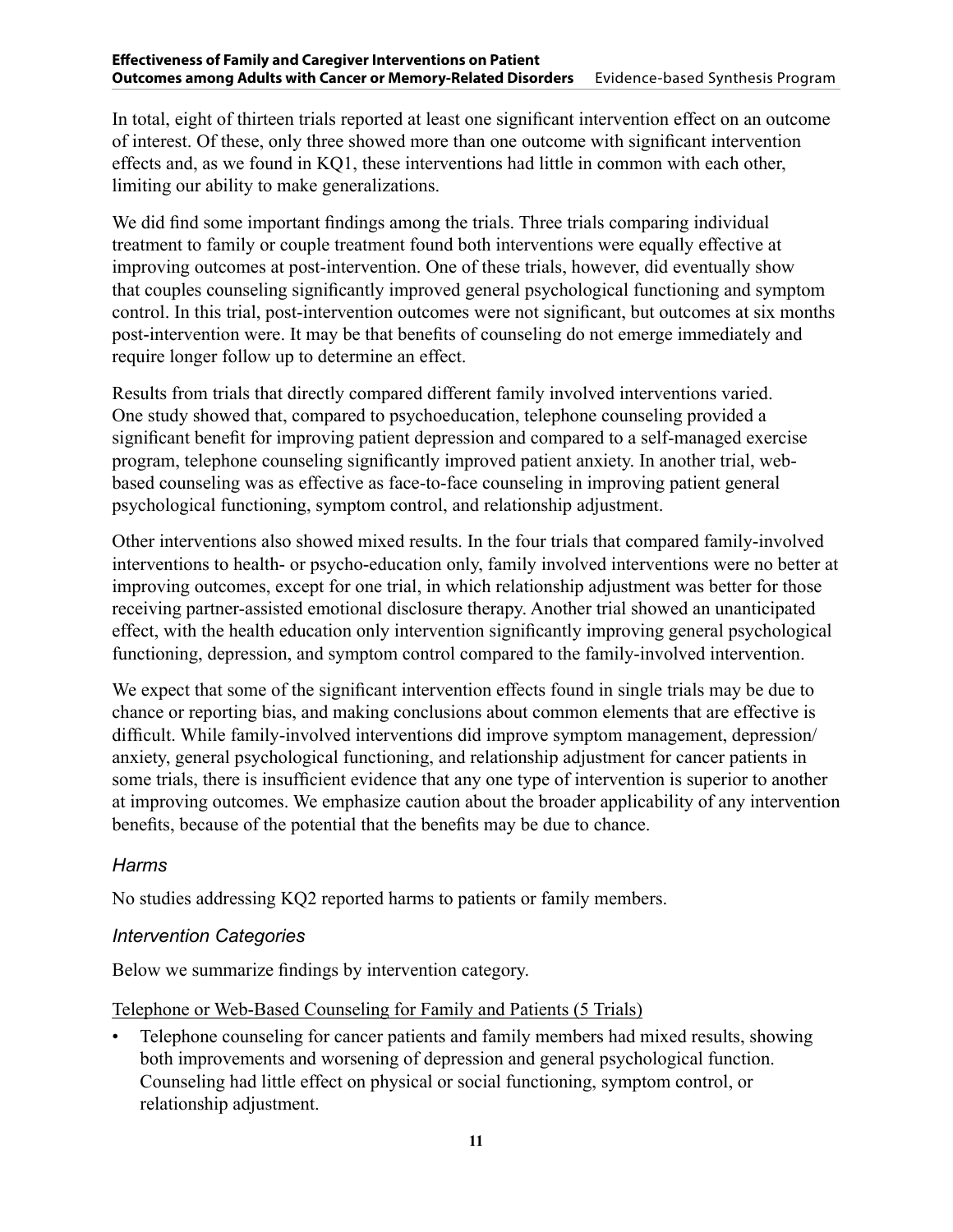• Both face-to-face counseling and internet-based counseling for patients with localized prostate cancer and their family member had similar improvements in general psychological functioning, symptom control, and relationship adjustment suggesting that the web-based counseling was equally as effective as face-to-face counseling.

#### Adaptations of Couples CBT (2 Trials)

- One good quality and one poor quality trial compared couple therapy to an alternative treatment.
- In one trial, patients with prostate cancer who received sex therapy as part of couple therapy reported similar changes in general psychological functioning, symptom control, and relationship adjustment as patients who received the same intervention content in individual therapy.
- In the other trial, couples who received CBT compared to a less intensive health education intervention for spouses showed significant improvements in relationship adjustment. Patients who at baseline "held back" from discussing cancer-related concerns with their spouses showed the most improvement in relationship quality compared to the health education group.

Family Assisted Approaches, Including Skill Training, to Improve Patient Outcomes (2 Trials)

• Two studies tested the impact of training family members to be problem solving "coaches" for patients and found that training family members was equally effective as training only patients or providing only education and support.

Family Focused CBT Interventions that Include Skill Building, Family Coping, and Problem Solving to Address Patient Behaviors and Family Issues (1 Trial)

• One trial that involved training family members of hospice patients with cancer in cognitive behavior therapy-based problem solving reported a significant group by time interaction for overall symptom distress but did not report on the significance of the difference between the two active intervention arms. The group by time interaction was not significant for quality of life or three targeted symptoms (control of pain, dyspnea, and constipation).

Unique Interventions (3 Trials)

- Compared to providing internet access and online resources for supporting cancer patients, those who received internet access and access to a web-based program that included communication and support from peers, experts, and clinicians, coaching, and tools to improve the caregiving experience reported improvement in symptom control (i.e., symptom distress).
- Foot reflexology significantly reduced anxiety more than "special attention" after adjusting for baseline anxiety levels in patients with metastatic cancer, especially among patients with moderate to severe baseline anxiety.
- Native Hawaiian cancer patients and families who received a culturally specific adaptation of CBT reported significant changes in general psychological functioning post-intervention compared to non-specific CBT.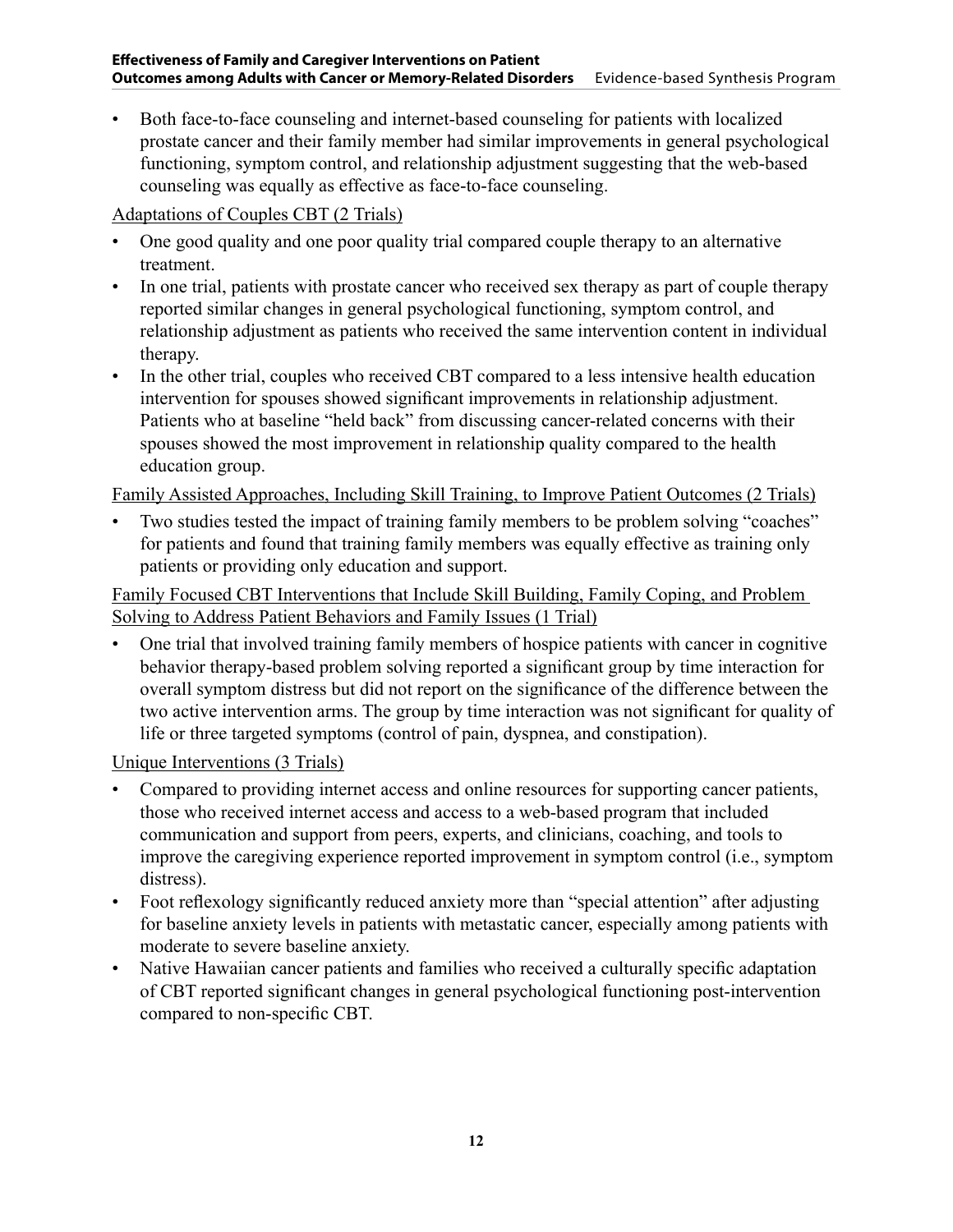#### **Executive Summary Table 2. KQ2 – Cancer: Strength of Evidence for Trials Comparing Therapy with Family Component to Alternative Interventions**

| <b>Outcome</b>                                 | # studies (n*)<br># studies each<br>intervention<br>category | <b>Risk of bias</b>                                                                  | <b>Directness</b> | <b>Precision</b>                                                                                                                                                                                                                                                                                                                                                                                                           | <b>Consistency</b> | <b>Evidence</b><br>rating |
|------------------------------------------------|--------------------------------------------------------------|--------------------------------------------------------------------------------------|-------------------|----------------------------------------------------------------------------------------------------------------------------------------------------------------------------------------------------------------------------------------------------------------------------------------------------------------------------------------------------------------------------------------------------------------------------|--------------------|---------------------------|
| <b>Physical</b><br>functioning                 | 4<br>(637)<br>Phone=2:<br>FAA=1;Misc=1                       | Moderate: one<br>trial rated good<br>quality; three<br>rated fair                    | <b>Direct</b>     | Precision indeterminate. Four trials reported no significant differences<br>versus active control. Point estimate of effect not reported and could not be<br>calculated for three of the four trials.                                                                                                                                                                                                                      | Unknown            | Insufficient              |
| <b>General</b><br>psychological<br>functioning | $7**$<br>(811)<br>Phone=3; CBT=2;<br>FAA=1;Misc=1            | Moderate: one<br>trial rated good<br>quality; four<br>rated fair; two<br>rated poor  | <b>Direct</b>     | Imprecise. Two trials reported a significant difference versus active control<br>(point estimates could not be calculated). One trial reported active control<br>significantly better than intervention. Non-significant differences reported for<br>four trials; effect sizes were small with wide confidence intervals (two trials)<br>or could not be calculated (two trials).                                          | Inconsistent       | Low                       |
| <b>Social</b><br>functioning                   | $\overline{2}$<br>(482)<br>Phone=1;FAA=1                     | Moderate: one<br>trial rated good<br>quality; one<br>rated fair                      | <b>Direct</b>     | Precision indeterminate. No trial reported statistically significant differences<br>versus active control. Point estimate of effect not reported and could not be<br>calculated for either trial.                                                                                                                                                                                                                          | Unknown            | Insufficient              |
| <b>Quality of life-</b><br>qlobal              | $\overline{2}$<br>(482)<br>FAA=1;FFSM=1                      | High: one<br>trial rated fair<br>quality; one<br>rated poor                          | <b>Direct</b>     | Imprecise. One poor quality trial reported no significant difference versus<br>active control with wide confidence intervals. Point estimate of effect not<br>reported and could not be calculated for other trial.                                                                                                                                                                                                        | Unknown            | Insufficient              |
| Depression/<br>anxiety                         | $5***$<br>(641)<br>Phone=2;FAA=2;<br>$Misc = 1$              | Moderate: one<br>trial rated good<br>quality; three<br>rated fair; one<br>rated poor | <b>Direct</b>     | Imprecise. Two trials reported significant differences versus active control.<br>Another trial reported active control significantly better than intervention.<br>Non-significant effect sizes were small with wide confidence intervals (one<br>trial). Point estimate of effect not reported and could not be calculated for<br>one trial.                                                                               | Consistent         | Low                       |
| <b>Symptom</b><br>control/<br>management       | 10<br>(1845)<br>Phone=4:<br>$CBT=1;FAA=2;$<br>FFSM=1;Misc=2  | Moderate: one<br>trial rated good<br>quality; seven<br>rated fair; two<br>rated poor | <b>Direct</b>     | Imprecise. Two trials reported statistically significant differences versus<br>active control. One trial reported active control significantly better than<br>intervention. Non-significant effect sizes were small with wide confidence<br>intervals (two trials). Point estimate of effect not reported and could not be<br>calculated for five trials; significance could not be determined for two of<br>these trials. | Consistent         | Low                       |

\*Number of subjects randomized

\*\*Some studies had multiple outcomes measures

Intervention Category: Phone=Telephone or Web-based; CBT=Couples cognitive behavior therapy; FAA=Family assisted approaches to patient care; FFSM=Family focused CBT with coping and problem solving; Misc=Unique intervention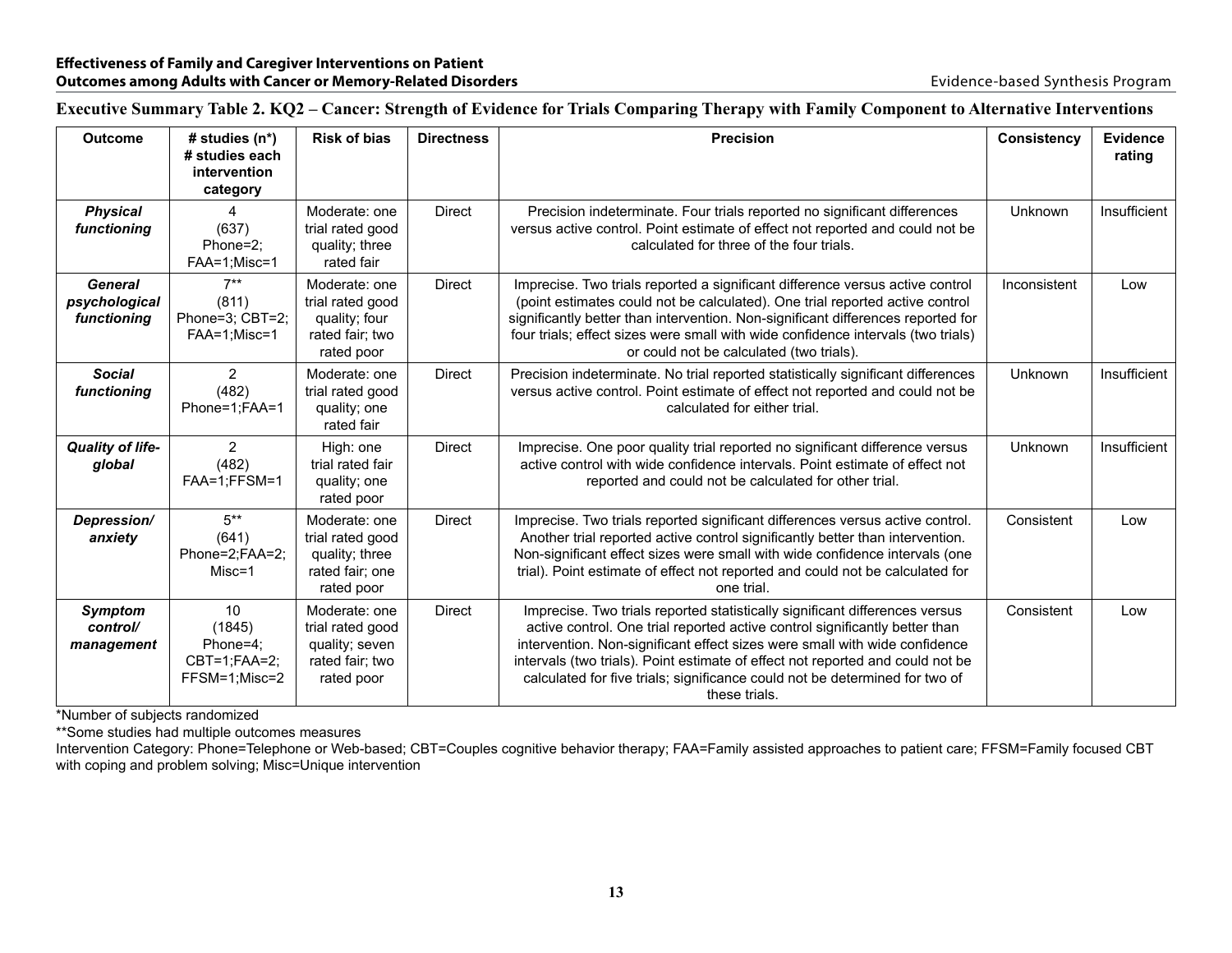### **MEMORY-RELATED DISORDERS**

#### **Description of Memory Studies**

Studies ranged in size from 36 to 642 dyads, with a median of 117 per trial. In total, over 4,600 (n=4,631) patients/family dyads were randomized into the 29 memory-related disorder trials, with 4,108 dyads analyzed. Interventions ranged in duration from one session to multiple sessions over two years, but on average, were 16 weeks long. One study, however, is a long, ongoing trial, initiated 18 years prior to the paper's publication. Five trials required the family member to be a spouse or intimate partner (17%), while all the others included any family member or unpaid caregiver involved in care.

Patients in these trials were older than those in the cancer studies, averaging 78 years (range: 73-86 years). Family members were also slightly older in the memory trials, compared to family members in cancer trials, averaging 65 years (range: 48-74 years).

All studies enrolled both men and women. More women than men were patients (55% vs. 45%), but 73% of family members were women (range: 54-100%). Nineteen percent of patients were of non-white race. One of the trials reported the veteran status of the participants and two studies reported recruiting from VA clinics.

Participants also varied in the severity of their memory loss and cognitive function. Although 6 trials did not require that patients meet a specific score on a cognition test like the Mini-Mental State Exam (MMSE) or Global Deterioration Scale (GDS) to be enrolled in a trial, the remainder did. Four trials included patients with mild to moderate cognitive impairment, seven included patients with moderate to severe cognitive impairment, and twelve trials included patients with mild to severe impairment.

**Key Question #1: What are the benefits of family and caregiver psychosocial interventions for adult patients with memory-related disorders compared to usual care or wait list?**

- **a. What are the harms of these interventions?**
- **b. Do these benefits/harms vary by type of intervention, health condition, or patient functional status, or across outcomes?**

We identified 19 trials on memory-related conditions that met criteria for KQ1. Three were rated as good, eight as fair, and eight as poor quality trials. Studies ranged in size from 47 to 406 dyads with a median of 103 per trial. Four trials required the family member to be a spouse while the others included any family member involved in care. Interventions ranged from one to twelve sessions, typically lasting 12-16 weeks long. Manuals or standardized protocols were used in about 60% of trials.

Twelve studies compared a family involved intervention to usual care and six to a wait list control condition. One included a cross-over design. Fifteen trials compared a single family-involved intervention to a control condition and four included multiple family-involved interventions and a control condition. We further categorized studies by intervention type: family assisted approaches, including skill training, to improve patient care (7 trials), family focused CBT interventions to address patient behaviors and family issues (6 trials), and unique interventions (6 trials).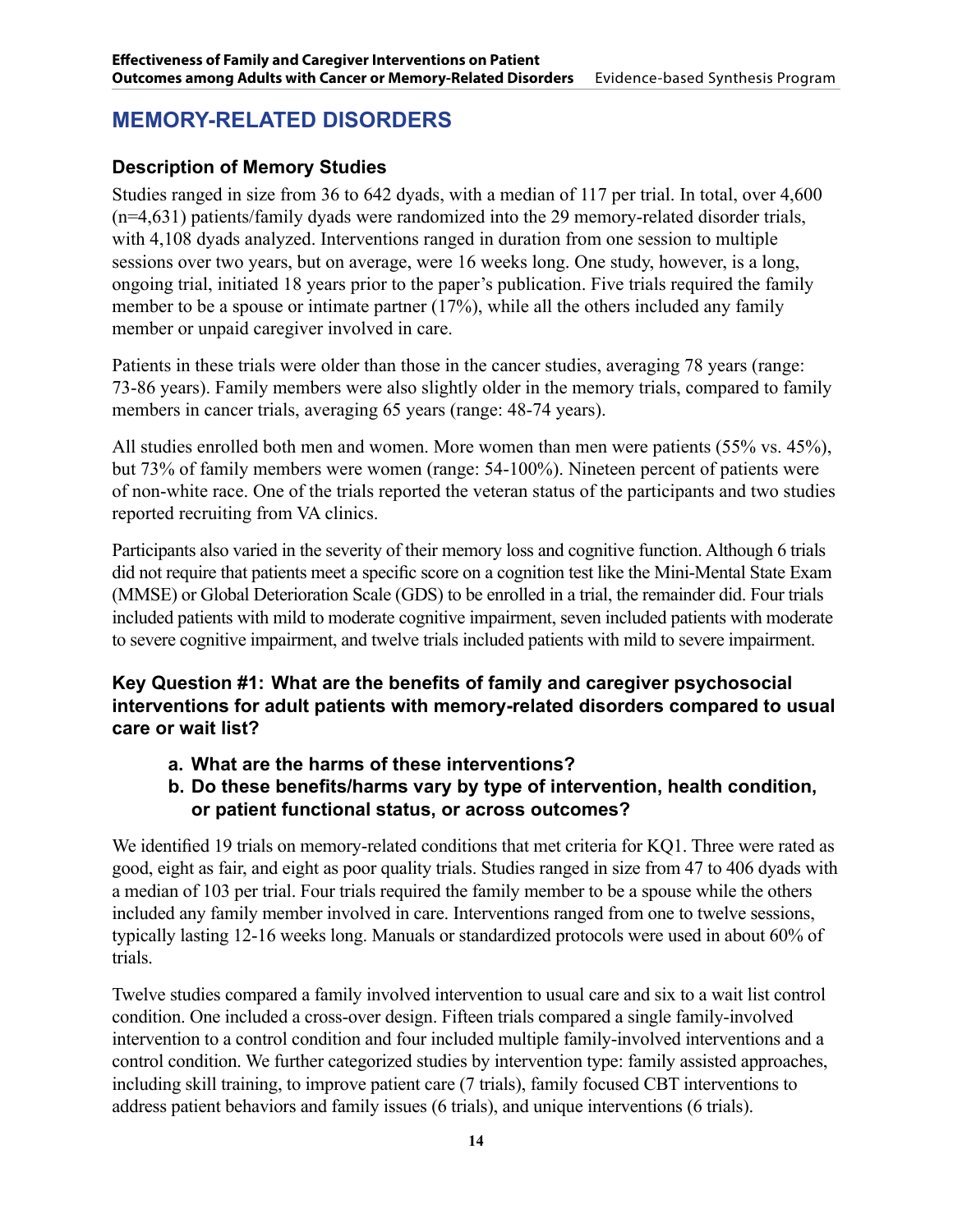#### *Benefits*

Compared to usual care or wait list, family involved interventions did not consistently improve physical or cognitive functioning, hospitalizations, or institutionalization for patients with memory-related disorders. Few studies reported statistically significant effects on any outcome, and the non-significant effect sizes were typically small to moderate in magnitude. Some interventions either minimally or modestly improved quality of life, symptom control, and depression or anxiety compared to the control condition.

We found that the strength of evidence for intervention effectiveness was low for all outcomes due to moderate risk of bias and imprecision of the effect size, as shown in Executive Summary Table 3. The variability in study populations and interventions made pooling of data problematic and the generalization of findings from any single study difficult. We also found limited reporting of some outcomes within each intervention category. This precluded us from calculating more reliable estimates to determine the strength of evidence for each intervention on particular outcomes.

We found suggestive evidence that targeted interventions to specific groups of patients or family members may be more effective than more general interventions in managing and controlling symptoms and reducing depression. Five of eleven interventions showed significant improvements in symptom control/management. Two of these studies were unique interventions that included targeted strategies to help families control or manage specific symptoms (e.g., agitation, affect). The other three specifically targeted family members who reported either significant distress about patient problem behaviors and patients who needed a great deal of assistance with daily tasks. Evidence does not show that either general or targeted interventions improved other important outcomes, such as physical and cognitive functioning, quality of life, and utilization compared to usual care or wait list.

#### *Harms*

Most studies did not report on patient harms. Of the studies that also measured family outcomes, no study reported poorer outcomes among family members in family or couple interventions compared to those in comparator conditions.

#### *Intervention Categories*

Below we summarize findings for each outcome by intervention category. We attempt to make summary statements about the patterns of findings and highlight interventions and populations that may yield potential benefit. We do, however, emphasize caution about any intervention benefits because of the potential that the benefits may be due to chance.

#### Family Assisted Approaches, Including Skill Training, to Improve Patient Outcomes (7 Trials)

- Most studies reported either physical functioning (4 trials) or symptom control/management (5 trials). Three each reported cognitive function and global quality of life and 1 each reported on depression and utilization. No studies reported relationship adjustment.
- Interventions generally did not improve outcomes over usual care or wait list control.
	- o Exceptions included:
		- An in-home problem-solving intervention aimed at teaching family members methods to improve patient behavior and effective communication skills did not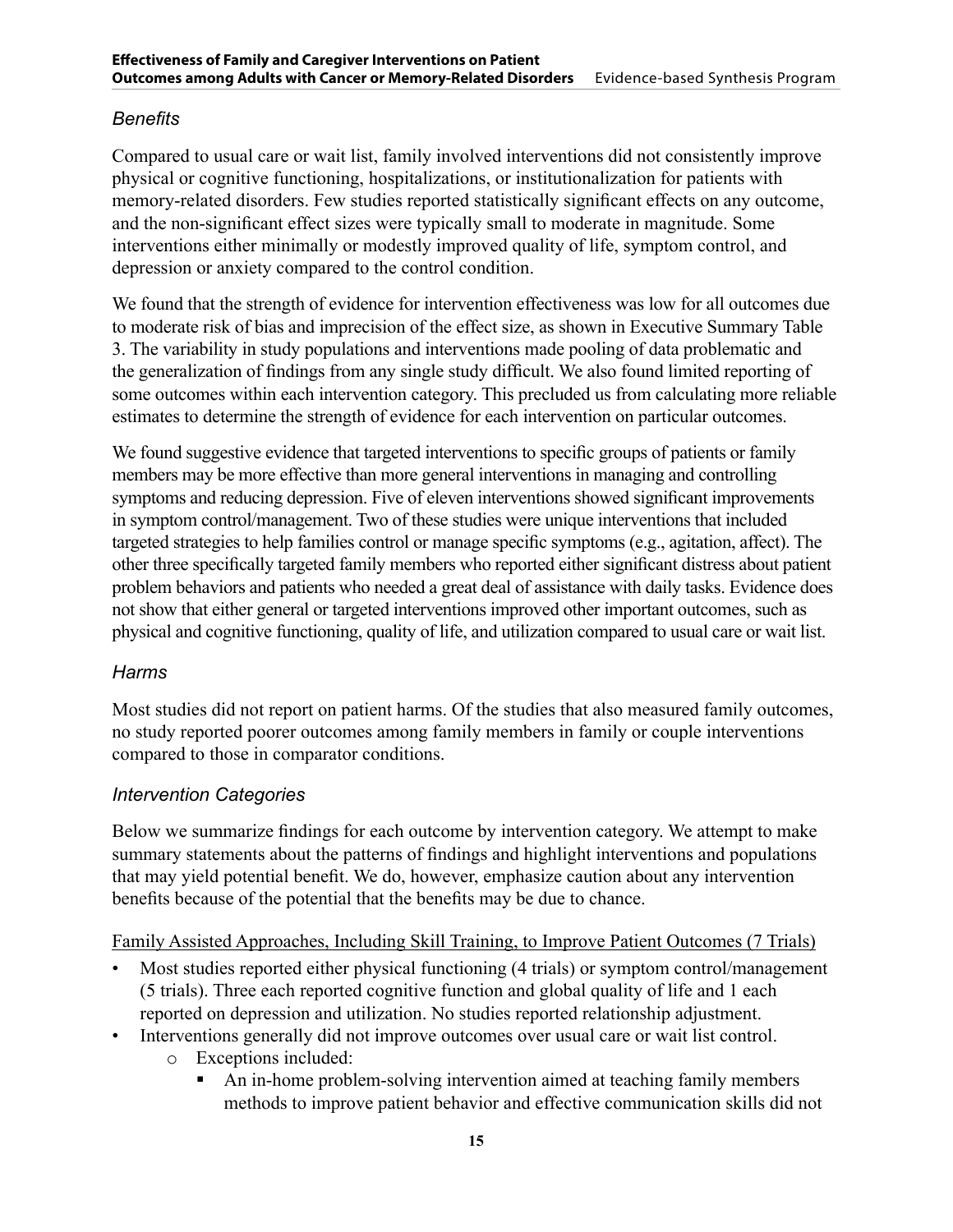produce a significant effect post-intervention, but over time both quality of life and cognitive function improved for Alzheimer's disease patients with agitation behaviors or depression compared to usual care.

- An in-home intervention that included teaching family members environmental modifications, problem-solving, and coaching skills resulted in improvements in patient physical functioning and reductions in disruptive behaviors.
- A tailored activity program designed to teach family members to reduce the mood and behavior disturbances of patients with dementia reduced the frequency of patients' problem behaviors.

Family Focused CBT Interventions that Include Skill Building, Family Coping, and Problem Solving to Address Patient Behaviors and Family Issues (6 Trials)

- One fair quality trial found that compared to usual care, advanced caregiver training that included occupational therapy to reduce home environment hazards and nursing sessions to reduce stress and improve self-care significantly reduced patient problem behavior.
- One good quality trial found that compared to usual care, counseling and support groups for caregivers and other family members had persistent and long term effect on increasing time to nursing home placement.
- One fair quality trial found that compared to usual care or wait list, behavioral therapy that included training on increasing pleasant events significantly reduced depression. In this same trial behavioral therapy that included a problem solving component also significantly reduced depression.

#### Unique Interventions (6 Trials)

- These interventions tested unique strategies to improve outcomes, including: individualized plans of care developed by families and patients, family visit training, support groups, communication training, exercise promotion, and audiotapes of loved ones. No studies assessed cognitive functioning or relationship adjustment. Three studies assessed symptom management/control and depression/anxiety and two assessed physical functioning. One trial assessed addressed global quality of life and two assessed utilization.
- Two of three interventions assessing symptom management showed significant effects on the targeted behaviors, though the magnitude of effect was small to moderate.
- All three interventions assessing depression showed significant reductions in depressive symptoms, though the magnitude of effect was small to moderate.
- An intervention using support groups for both patients with early stage dementia and their family member also significantly improved quality of life.
- These trials were typically specialized interventions to specifically address a certain behavior or symptom. While findings could not be pooled, the consistency of findings suggests that family-involved interventions, where the family has a clear and unique role to address a specific behavior, may have stronger effects than those interventions that target a broader array of behaviors.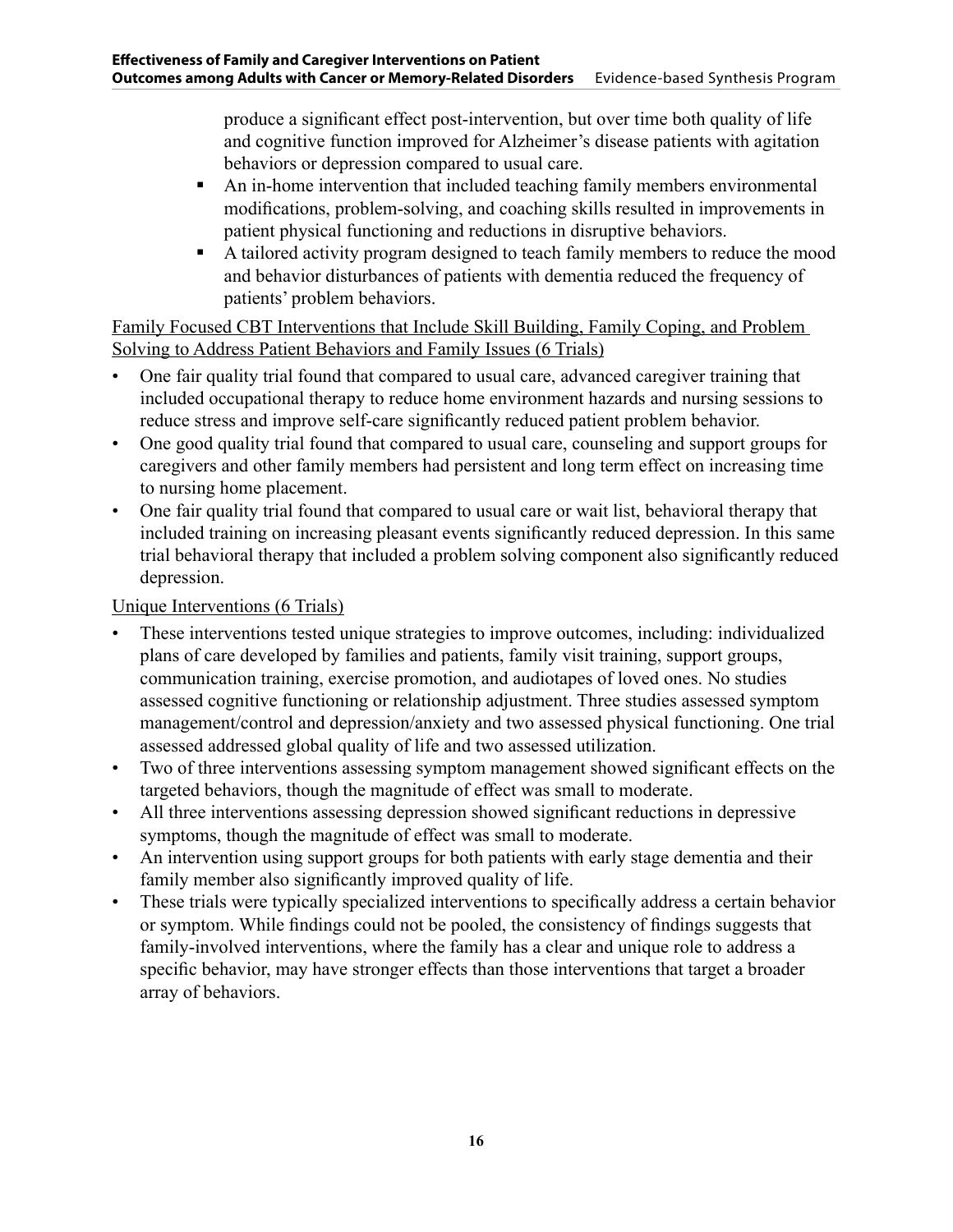**Executive Summary Table 3. KQ1 – Memory-Related Disorders: Strength of Evidence for Trials Comparing Therapy with Family Component to Usual Care or Wait List Control**

| <b>Outcome</b>                           | # studies<br>$(n^*)$<br># studies<br>of each<br>intervention<br>category | <b>Risk of bias</b>                                                                   | <b>Directness</b> | <b>Precision</b>                                                                                                                                                                                                                                                                                                                                                                                                                               | <b>Consistency</b> | <b>Evidence</b><br>rating |
|------------------------------------------|--------------------------------------------------------------------------|---------------------------------------------------------------------------------------|-------------------|------------------------------------------------------------------------------------------------------------------------------------------------------------------------------------------------------------------------------------------------------------------------------------------------------------------------------------------------------------------------------------------------------------------------------------------------|--------------------|---------------------------|
| <b>Physical</b><br>functioning           | $8**$<br>(1149)<br>FAA=4;FFSM=<br>$2:Miss = 2$                           | High: one trial rated<br>good quality; one<br>rated fair; six rated<br>poor           | <b>Direct</b>     | Imprecise. Two trials reported statistically significant differences versus<br>usual care. Non-significant effect sizes were small to medium with wide<br>confidence intervals (two trials); two other trials reported non-significant<br>differences (point estimates could not be calculated). Significance could<br>not be determined for two trials.                                                                                       | Inconsistent       | Low                       |
| Cognitive<br>functioning                 | $5***$<br>(434)<br>FAA=3:FFSM=<br>$2:Miss=0$                             | Moderate: one trial<br>rated good quality;<br>two rated fair; two<br>rated poor       | <b>Direct</b>     | Imprecise. Two trials reported statistically significant differences versus<br>usual care. Effect sizes were small to large. Three trials reported no<br>significant differences; point estimates could not be calculated for one of<br>these trials.                                                                                                                                                                                          | Inconsistent       | Low                       |
| <b>Quality of life</b>                   | 4<br>(390)<br>FAA=3:FFSM=<br>$0:$ Misc=1                                 | Moderate: one trial<br>rated good quality; 1<br>rated fair: two rated<br>poor         | <b>Direct</b>     | Imprecise. Two trials reported statistically significant differences<br>versus usual care (small to medium effect sizes). One trial reported<br>non-significant differences (point estimates could not be calculated).<br>Significance could not be determined for one trial.                                                                                                                                                                  | Inconsistent       | Low                       |
| <b>Symptom</b><br>control/<br>management | $11**$<br>(1815)<br>FAA=5;FFSM=<br>$3:Miss = 3$                          | Moderate: three<br>trials rated good<br>quality; three rated<br>fair; five rated poor | <b>Direct</b>     | Imprecise. Five trials reported statistically significant differences versus<br>usual care (effect sizes small to medium in three trials, not reported<br>in two trials). Non-significant effect sizes were mostly small with wide<br>confidence intervals (two trials). Three trials reported non-significant<br>differences (point estimates could not be calculated). Significance not<br>reported or could not be determined in one trial. | Inconsistent       | Low                       |
| Depression/<br>anxiety                   | $5***$<br>(493)<br>FAA=1:FFSM=<br>$1:Miss = 3$                           | Moderate: one trial<br>rated good quality;<br>three rated fair; 1<br>rated poor       | Direct            | Imprecise. Four trials reported statistically significant differences versus<br>usual care (effect sizes small to large). One trial reported non-significant<br>differences (point estimate could not be calculated)                                                                                                                                                                                                                           | Consistent         | Low                       |
| <b>Utilization</b>                       | $6***$<br>(1044)<br>FAA=1;FFSM=<br>$3$ :Misc=2                           | Moderate: one trial<br>rated good quality;<br>three rated fair; two<br>rated poor     | <b>Direct</b>     | Imprecise. One trial reported statistically significant differences versus<br>usual care for utilization outcomes. Five trials reported non-significant<br>differences (point estimates could not be calculated for two trials).                                                                                                                                                                                                               | Inconsistent       | Low                       |

\*Number of subjects randomized

\*\*Some studies had multiple outcome measures

Intervention Category: FAA=Family assisted approaches to patient care; FFSM=Family focused CBT with coping and problem solving; Misc=Unique intervention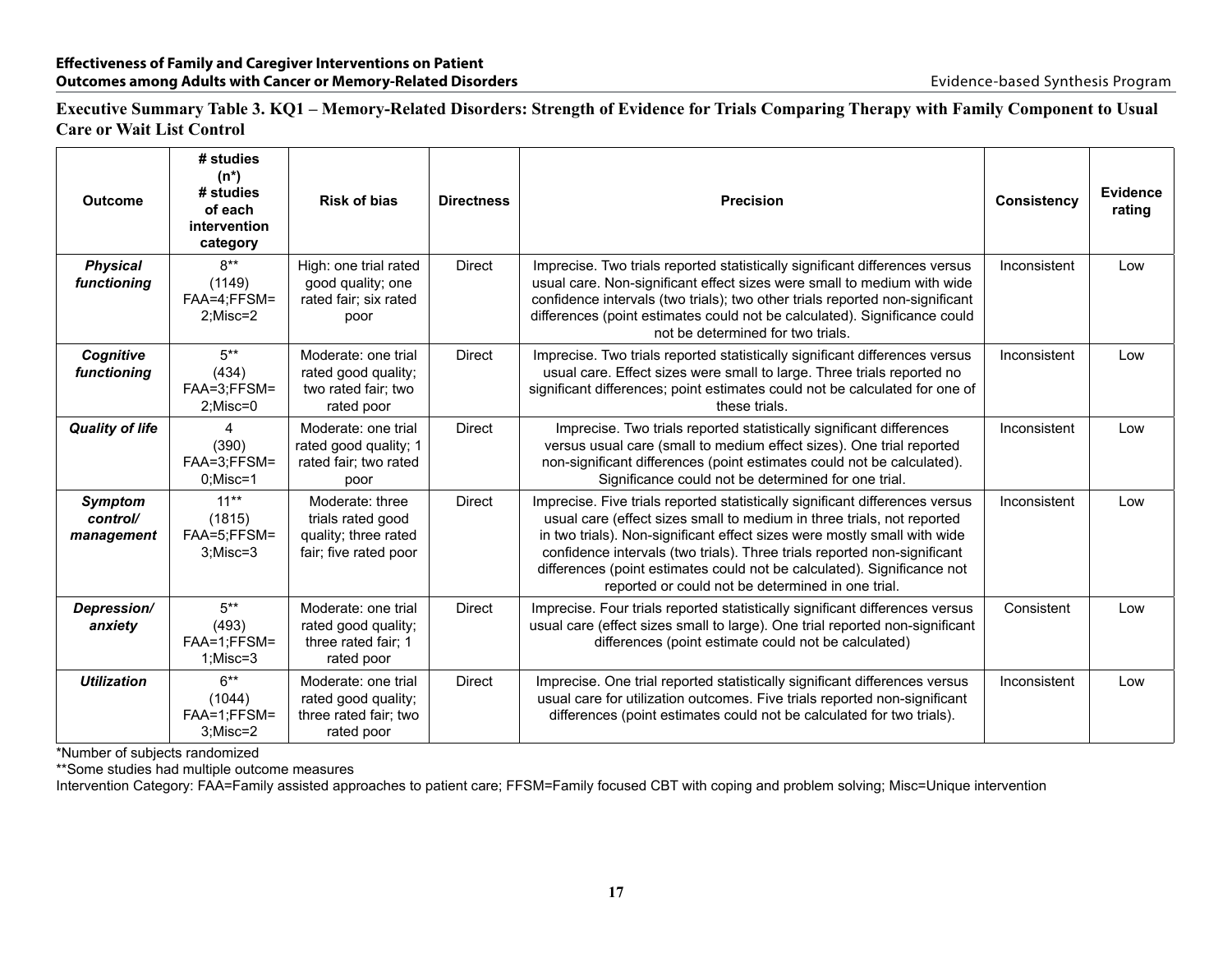**Key Question #2. What are the benefits of one family or caregiver oriented psychosocial intervention compared to either: 1) a patient-directed intervention or 2) another alternative family-oriented intervention in improving outcomes for adult patients with memory-related disorders?**

- **a. What are the harms of these interventions?**
- **b. Do these benefits/harms vary by type of intervention, health condition, or patient functional status, or across outcomes?**

Fourteen memory-related disorder trials met inclusion criteria. Six were rated as poor, five as fair, and three as good quality trials. Trials ranged in size from 36 to 518 dyads, with a median of 97 per trial. A total of 2,198 dyads were included in these studies and 1,817 were included in analyses.

Nine of the 14 trials included only two conditions, where a family involved intervention was directly compared to either an attention control condition (typically an education component with or without a supportive phone call) or another unique family intervention. Five trials had multiple experimental conditions and compared at least two family interventions.

#### *Benefits*

As shown in Executive Summary Table 4, we rated the strength of evidence for the effectiveness of family-involved interventions for memory-related disorders as low. Overall, few studies showed significant differences across outcomes. Studies comparing a family-involved intervention to an attention control condition showed few improvements on outcomes. Evidence is not strong enough to suggest that interventions beyond providing education and minimal support to family members are more beneficial to patients. Likewise, data were insufficient to suggest that one type of intervention is superior to another at improving patient outcomes.

Three of the twelve studies that assessed symptom control did show improvements. All were narrowly focused interventions intended to change specific symptoms. These findings suggest that tailoring an intervention to fit the very specific symptoms and needs of the patients may be more advantageous than general psychosocial interventions in improving symptom control. Beyond these findings, there was little consistency in findings on intervention effects for physical functioning or quality of life and no trials reported significant findings in cognitive functioning, depression, or utilization.

#### *Harms*

Few studies reported potential harms caused by the interventions and of those, no harms were reported to patients or family members in the interventions.

#### *Intervention Categories*

Below we summarize findings by intervention category.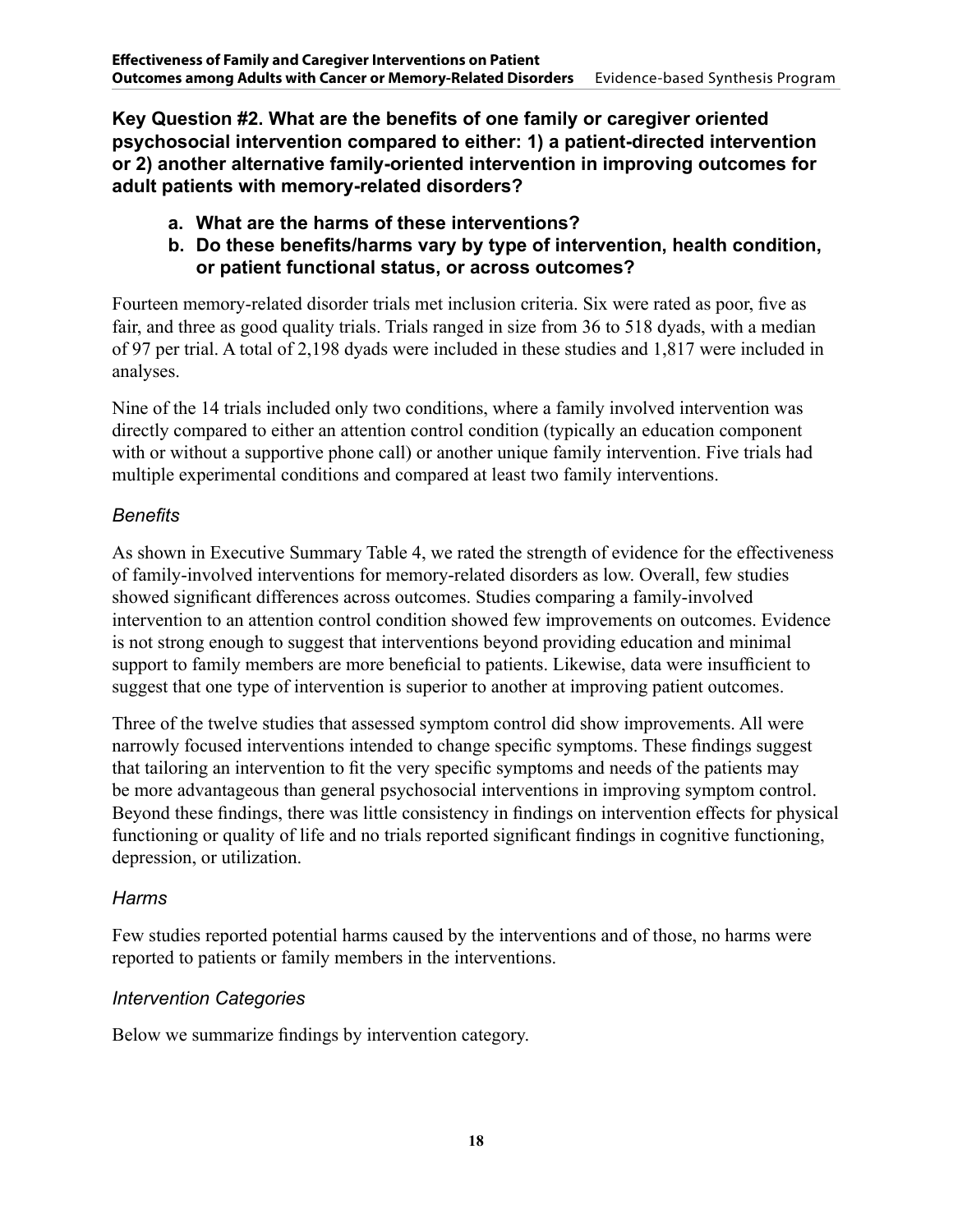Family Assisted Approaches, Including Skill Training, to Improve Patient Outcomes (5 Trials)

- Five trials targeting family skills training to change patient behavior met eligibility criteria. One of these was of good quality, one was fair, and three were of poor quality.
- One study showed a significant effect on improving patient problem behaviors. In the other studies, interventions did not significantly improve outcomes.
- Two trials reported assessing patient physical functioning and symptom control but did not report post-intervention data.

Family Focused CBT Interventions that Include Skill Building, Family Coping, and Problem Solving to Address Patient Behaviors and Family Issues (3 Trials)

- Six trials included CBT-based interventions. One was of good, three of fair, and two of poor quality.
- An intervention for patients with Alzheimer's disease and family members that included a biobehavioral home-based intervention for functional independence, quality of life, and problem behaviors showed a small statistically significant effect on overall functional independence post-intervention compared to the attention control group, a moderate effect on Instrumental Activities of Daily Living (IADL) dependence, and a small effect on activity engagement.
- The REACH II intervention, targeting five elements of caregiving, had a significant effect on patient quality of life compared to an attention control group.
- None of the trials showed significant differences across conditions in post-intervention cognitive functioning, symptom control/management, depression, or health care utilization.

Unique Interventions (3 Trials)

- Three trials, one rated as good, one as fair, and one as poor quality, reported on unique interventions. Trials included testing the use of audiotapes recorded by loved ones to reduce agitation, sleep education to improve sleep quality and problem behaviors related to dementia (e.g., social engagement and depression), and scheduled toileting, communication training, and exercise promotion to reduce urinary incontinence.
- There was no difference in agitation for nursing home patients with Alzheimer's disease who received a personalized audiotape made by a family member recalling positive memories of the patient compared to those receiving an audio tape of someone reading an emotionally neutral article.
- Among patients with Alzheimer's disease, a sleep education intervention for family members decreased patient night wake time compared to the attention control group.
- The toileting training program for family members significantly decreased patient incontinence versus attention control. The study was initially designed to compare two intervention groups (with identical intervention content, but one with home visits every two months and one with home visits every six months), however, both groups were later combined for analysis purposes and no differences were reported.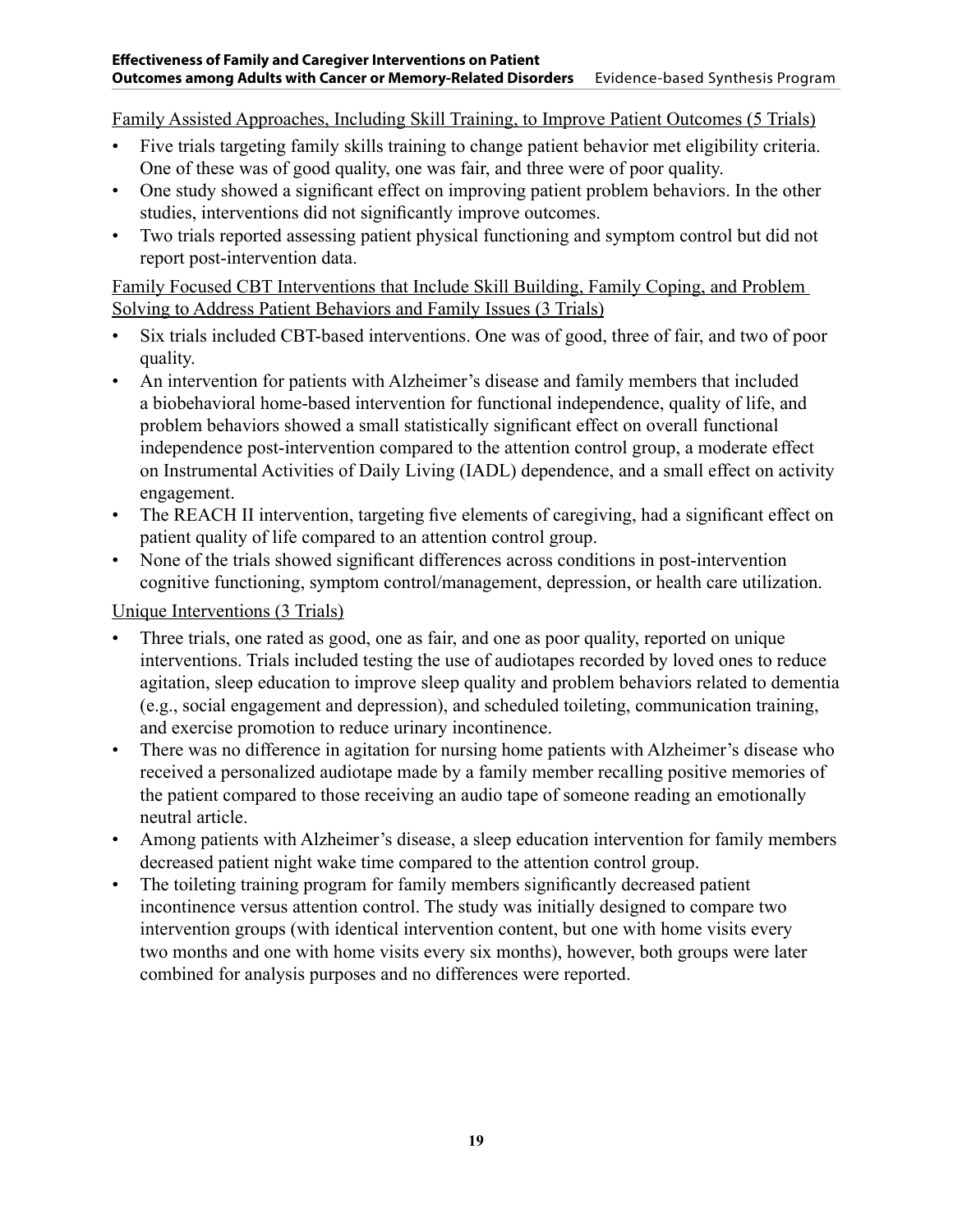**Executive Summary Table 4. KQ2 – Memory-Related Disorders: Strength of Evidence for Trials Comparing Therapy with Family Component to Alternative Interventions**

| Outcome                                  | # studies<br>$(n^*)$<br># studies<br>of each<br>intervention<br>category | <b>Risk of bias</b>                                                      | <b>Directness</b> | <b>Precision</b>                                                                                                                                                                                                                                                                                                                                                       | <b>Consistency</b> | Evidence<br>rating |
|------------------------------------------|--------------------------------------------------------------------------|--------------------------------------------------------------------------|-------------------|------------------------------------------------------------------------------------------------------------------------------------------------------------------------------------------------------------------------------------------------------------------------------------------------------------------------------------------------------------------------|--------------------|--------------------|
| <b>Physical</b><br>functioning           | $5***$<br>(852)<br>FAA=3;FFSM=2                                          | Moderate: one trial<br>rated good quality;<br>two fair, two poor         | <b>Direct</b>     | Imprecise. One trial reported statistically significant difference versus<br>alternative interventions. Two trials reported non-significant differences<br>(small effect sizes or effect sizes not reported). Significance not reported<br>or could not be determined in two trials.                                                                                   | Unknown            | Low                |
| Cognitive<br>functioning                 | $6***$<br>(675)<br>$FAA=1;FFSM=3;$<br>$Misc = 2$                         | Moderate: one trial<br>rated good quality;<br>two fair; three poor       | <b>Direct</b>     | Imprecise. No trial reported a statistically significant difference versus<br>alternative interventions. Effect sizes were small to medium with wide<br>confidence intervals.                                                                                                                                                                                          | Consistent         | Low                |
| <b>Quality of life</b>                   | $2**$<br>(755)<br>FFSM=2                                                 | Moderate: one trial<br>rated good quality;<br>one fair                   | <b>Direct</b>     | Imprecise. One trial reported a statistically significant difference versus<br>attention control. One trial reported a small, non-significant effect.                                                                                                                                                                                                                  | Unknown            | Low                |
| <b>Symptom</b><br>control/<br>management | $12**$<br>(1820)<br>$FAA=5;FFSM=4;$<br>$Misc = 3$                        | Moderate: three<br>trials rated good<br>quality; four fair;<br>five poor | <b>Direct</b>     | Imprecise. Three trials reported statistically significant differences versus<br>alternative interventions. Non-significant effect sizes were small with<br>wide confidence intervals (five trials). Two trials reported non-significant<br>differences (effect sizes could not be calculated). Significance not<br>reported or could not be determined in two trials. | Consistent         | Low                |
| Depression/<br>anxiety                   | $2**$<br>(108)<br>FFSM=1:<br>Misc=1                                      | Moderate: one trial<br>rated good quality;<br>one fair                   | <b>Direct</b>     | Imprecise. One trial reported a significant difference in change from<br>baseline on one depression outcome compared to attention control.<br>Another depression outcome did not differ significantly between groups.<br>The second trial reported non-significant differences with small effect<br>sizes.                                                             | Consistent         | Low                |

\*Number of subjects randomized

\*\*Some studies had multiple outcomes measures

Intervention Category: Phone=Telephone or Web-based; CBT=Couples cognitive behavior therapy; FAA=Family assisted approaches to patient care; FFSM=Family focused CBT with coping and problem solving; Misc=Unique intervention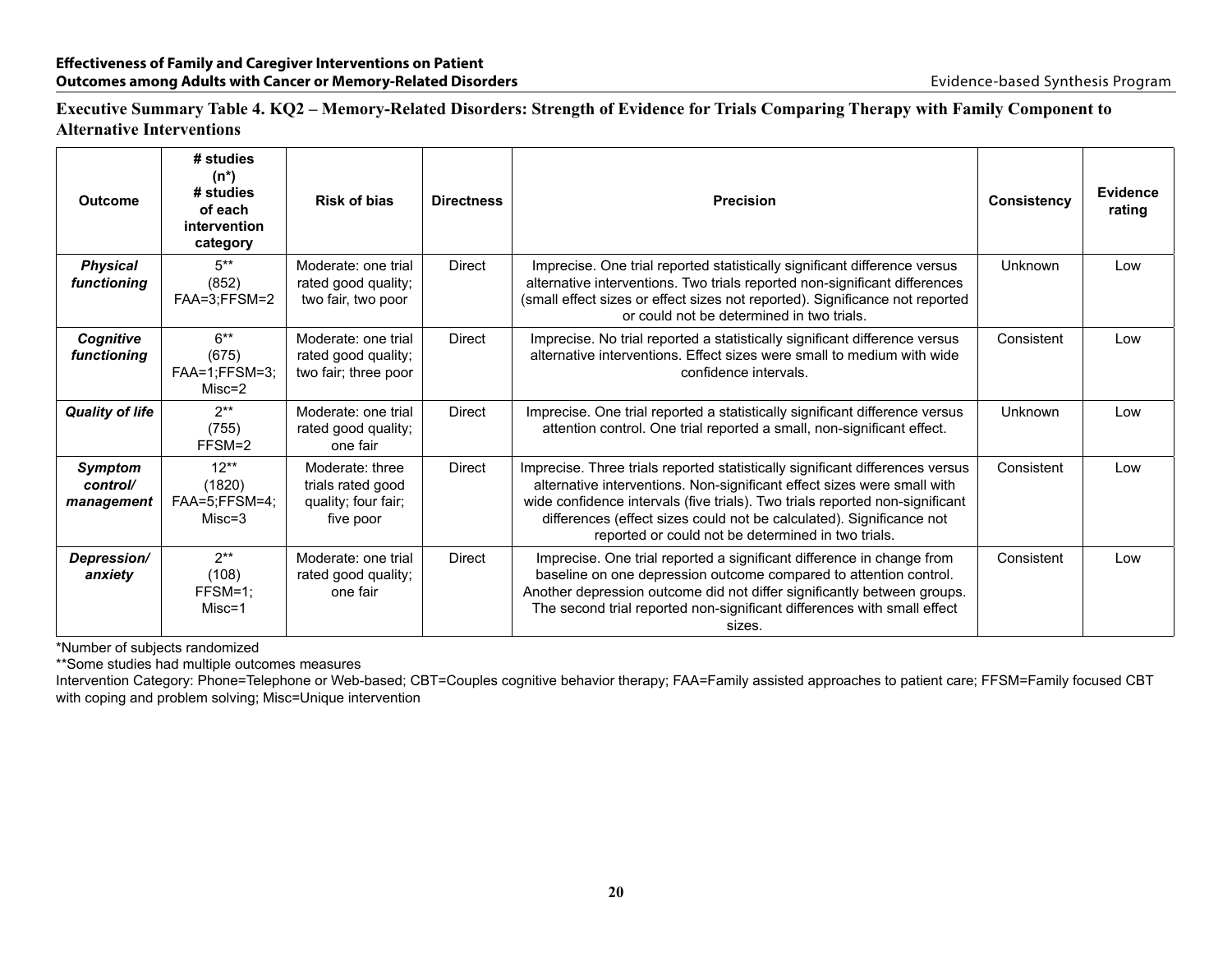### **SUMMARY AND DISCUSSION**

In this review we assess the evidence of family-involved interventions for improving outcomes in adult patients with cancer and memory-related conditions. Overall, we find that evidence does not favor family-involved interventions over usual cancer care or over usual care for memory disorders. Nor do we find that, for either condition, family-involved interventions are superior to ones that are patient-focused or provide only health education or psychoeducation. The evidence does suggest, however, that family involved interventions designed for a specific sub-group (e.g., cancer patients with late stage cancer, couples in newer relationships, hospice patients) or for a specific symptom or problem (e.g., incontinence, sleep hygiene) may be more effective at improving symptom control/management, including depression and anxiety symptoms, and for cancer, general psychological functioning. Many of these studies, however, were of poor or fair quality, with small sample sizes, and multiple comparisons, and should be viewed with some caution. Interventions designed to improve general functional status (e.g., physical functioning, cognitive functioning) across stages of disease, however, do not have a strong evidence base. For cancer, the evidence about whether telephone or web-based counseling is as effective as other forms of counseling is inconclusive, but given the potential benefit to rural or home-bound family and patients, will be important to pursue in future research.

The disease courses for cancer and memory-related conditions are often different and the family's potential role in helping to improve outcomes reflects these differences. In addition to the side effects and consequences of treatment, cancer patients and their families are often faced with significant changes and challenges in their relationships and the uncertainties of how the disease and their lives will progress. Family-involved interventions, therefore, focus on reducing distress, depression, and anxiety; improving relationship quality; and managing symptoms. Family roles can also be significantly disrupted when a family member with a memory disorder begins to show signs of disease progression, but, sadly, there is little ambiguity about the unalterable course of these diseases. Families know that patient functioning will decline over time and not improve. Family interventions, therefore, tend to concentrate more on maintaining or improving patient quality of life and managing problem behaviors as they evolve. Our findings are unfortunate in that they highlight the limits of what families can do and do not provide clear answers to how families can improve patient outcomes.

Our findings echo a previous review that used similar criteria to ours.<sup>5</sup> Martire reports that studies were very heterogeneous and that the evidence suggests that family interventions improved depression but had little effect on anxiety and no effect on physical disability. It is rather disappointing that our review, conducted 10 years after the Martire review, has similar conclusions as it casts doubt on whether any progress has been made at improving patient outcomes in spite of the increasingly important role families are taking in patient care. A recent review by Hartmann<sup>6</sup> is more heartening. Compared to usual care, family psychoeducation or family or couple therapy had small, but significant effects on the physical and mental health of patients with cardiovascular disease/stroke and HIV/AIDS and on mental health for cancer patients. It is possible, therefore, that our conclusions are specific only to cancer and memoryrelated disorders and cannot be generalized to other conditions. Some have suggested that family psychosocial interventions of any kind may lessen patient psychological distress,<sup>7, 8</sup> but our findings comparing usual care or wait list controls to family-involved interventions suggest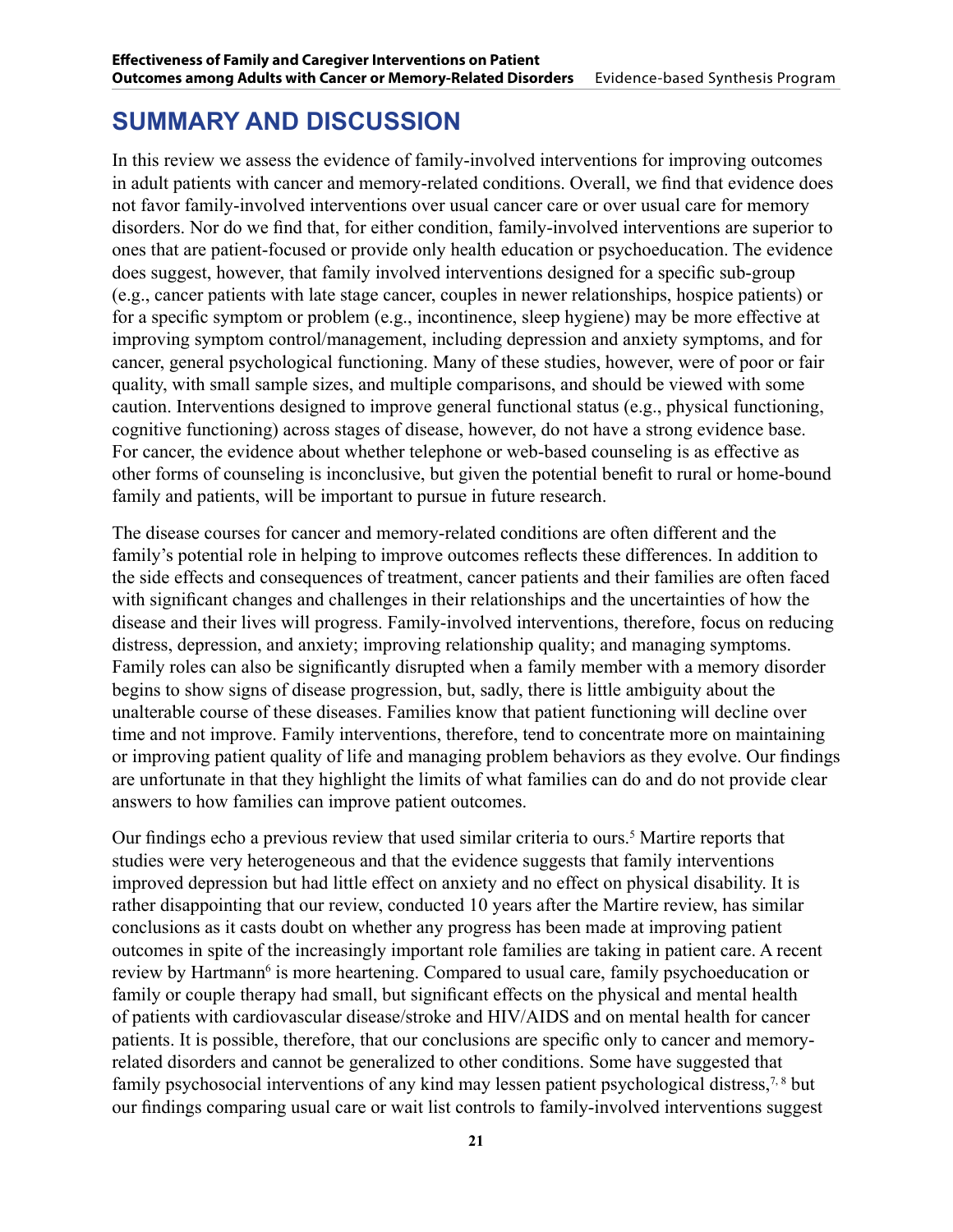this is not the case. Others have suggested that time alone may be a factor in reducing some negative outcomes or improving positive outcomes among patients.<sup>9</sup> Given the lack of long-term outcome data, we cannot determine if this is true, but a number of our studies reported that even if differences were not significant, those in the intervention group improved, while those in the control group declined.10-12

Our review has a number of limitations. First, we included only RCTs in our review. Although we had a large number of RCTs to review, it is possible that evidence from rigorous observational evidence would lead to different conclusions, although they would likely also introduce different biases. Second, a number of studies in our review were primarily designed to improve family member outcomes (e.g., reducing caregiver burden), not patient outcomes. This may have affected how the data were reported and the strength of the evidence for single trials. Third, we limited our review to two conditions: cancer and memory-related disorders. Expanding our review to include other conditions may affect our conclusions as well, although we expect it would not, given the number of studies with other conditions we identified in our original search and consistent findings in the review by Martire,<sup>5</sup> who included multiple conditions. Fourth, our review did not include any large-scale interventions or program evaluations of family involved interventions that are comparable to caregiver programs that VHA has recently implemented (e.g., Caregiver Hotline, Operation Enduring Freedom/Operation Iraqi Freedom [OEF/OIF] Caregiver Stipend Program, etc.). Therefore, we have insufficient evidence to determine if current programs targeting caregivers will, in fact, affect short- or long-term patient outcomes. This is an area that needs further study.

Based on our findings, we have a number of recommendations to consider. First, our review does suggest that general interventions for families may not improve patient outcomes, and when resources are limited, exclusive family interventions targeting specific conditions, behaviors, or symptoms will likely be more effective. Second, other studies have shown that family interventions can reduce burden<sup>3</sup> but it remains unclear if, by reducing family burden, families can provide better care which, in turn, can improve patient outcomes. Future research that can rigorously test this question is needed. Understanding the link between family health and patient health is critical for understanding whether separate interventions should address family issues and patient issues, or if investing in family interventions will provide downstream improvements in patient outcomes. Third, given the increasing role that Veterans' families and families, in general, have in the treatment of chronic disease, it is critical that future research is undertaken to fill the gaps that our review has highlighted and build on the promising strengths we have identified. We, therefore, have a number of recommendations for future research. First, researchers should attend to issues of study quality, including blinding, allocation concealment, descriptions of dropouts, and intent to treat analyses. Second, outcome data should be reported post-treatment for each condition and, when feasible, longer term outcomes should be included to assess intervention sustainability. Third, researchers should report study subgroups, including relationship of family member to patient and disease stage. Finally, researchers should consider either reducing the number of comparisons or conditions to preserve statistical power or increasing sample size as much as is feasible.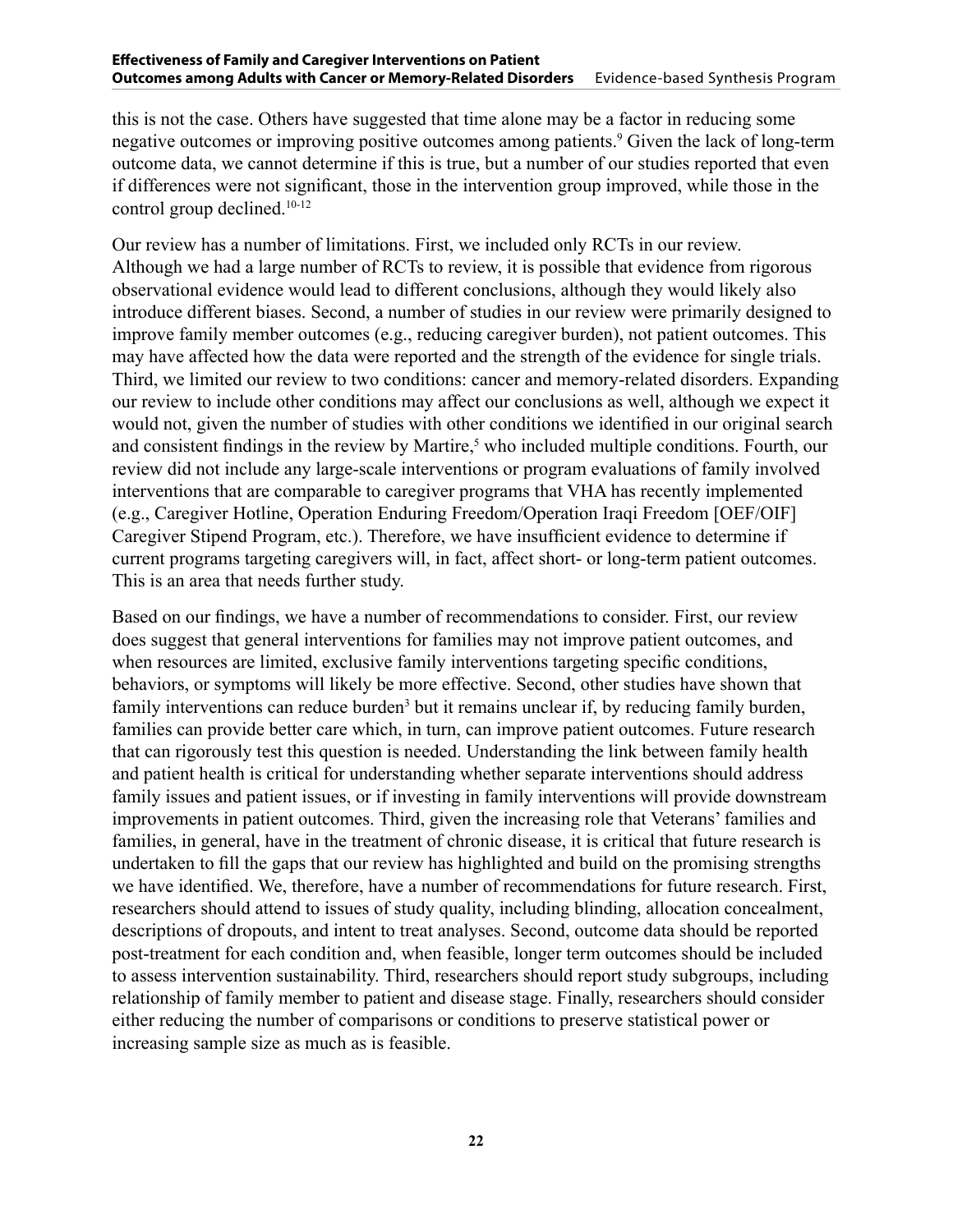#### **CONCLUSIONS**

VHA has taken broad and important steps to integrate families into the care of Veterans and to support them in their role. Research examining the effects of family interventions on outcomes of patients with cancer and memory-related disorders is underdeveloped. There is both little and weak evidence to suggest that general family interventions improve outcomes for these patients; sub-groups of family members and patients with specific needs may benefit more than others. Customizing and targeting family-involved interventions to specific sub-groups may be the most efficient way to improve patient outcomes.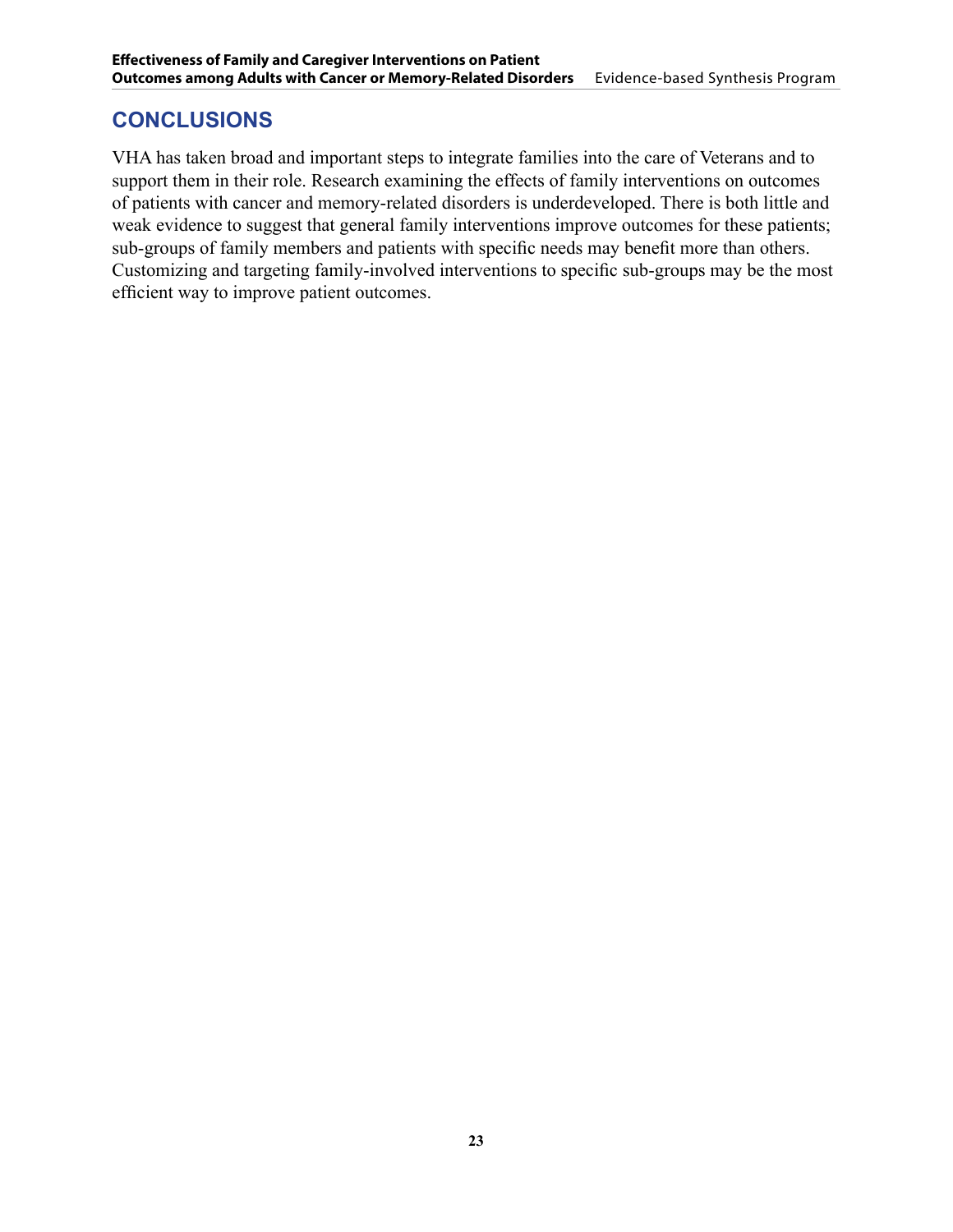### **ABBREVIATIONS TABLE**

| <b>ABID</b>            | Agitated Behavior in Dementia                                       |  |  |  |  |  |
|------------------------|---------------------------------------------------------------------|--|--|--|--|--|
| <b>AD</b>              | Alzheimer's disease                                                 |  |  |  |  |  |
| A-DAS                  | Abbreviated Dyadic Adjustment Scale                                 |  |  |  |  |  |
| ADAS-Cog               | Alzheimer's Disease Assessment Scale - cognitive subscale           |  |  |  |  |  |
| ADCS-ADL               | Alzheimer's Disease Cooperative Study - Activities of Daily Living  |  |  |  |  |  |
| <b>ADL</b>             | <b>Activities of Daily Living</b>                                   |  |  |  |  |  |
| <b>BANS</b>            | Bedford Alzheimer's Nursing Scale                                   |  |  |  |  |  |
| <b>BCTRI</b>           | <b>Breast Cancer Treatment Response Inventory</b>                   |  |  |  |  |  |
| <b>BDI</b>             | <b>Beck Depression Inventory</b>                                    |  |  |  |  |  |
| <b>BFI</b>             | <b>Brief Fatigue Inventory</b>                                      |  |  |  |  |  |
| <b>BMI</b>             | Body Mass Index                                                     |  |  |  |  |  |
| <b>BPI</b>             | <b>Brief Pain Inventory</b>                                         |  |  |  |  |  |
| <b>BSI</b>             | <b>Brief Symptom Inventory</b>                                      |  |  |  |  |  |
| <b>CARES</b>           | <b>Cancer Rehabilitation Evaluation System</b>                      |  |  |  |  |  |
| <b>CBT</b>             | <b>Cognitive Behavior Therapy</b>                                   |  |  |  |  |  |
| <b>CPR</b>             | Cardio Pulmonary Resuscitation                                      |  |  |  |  |  |
| CES-D                  | Center for Epidemiologic Studies-Depression                         |  |  |  |  |  |
| CCI                    | <b>Cancer Care Intervention</b>                                     |  |  |  |  |  |
| CI                     | Confidence Interval                                                 |  |  |  |  |  |
| <b>CKD</b>             | <b>Chronic Kidney Disease</b>                                       |  |  |  |  |  |
|                        |                                                                     |  |  |  |  |  |
| <b>CMAI</b><br>COH QOL | <b>Cohen-Mansfield Agitation Inventory</b>                          |  |  |  |  |  |
|                        | City of Hope Quality of Life Instruments for Patients or Caregivers |  |  |  |  |  |
| COPE (Gitlin)          | Care of Persons with Dementia in Their Environments                 |  |  |  |  |  |
| <b>COPE</b>            | Creativity, Optimism, Planning and Expert Information               |  |  |  |  |  |
| <b>CSDD</b>            | Cornell Scale for Depression in Dementia                            |  |  |  |  |  |
| <b>DAS</b>             | <b>Dyadic Adjustment Scale</b>                                      |  |  |  |  |  |
| <b>DSM</b>             | Diagnostic and Statistical Manual of Mental Disorders               |  |  |  |  |  |
| <b>ECOG</b>            | Eastern Cooperative Oncology Group                                  |  |  |  |  |  |
| <b>EPIC</b>            | <b>Expanded Prostate Cancer Index Composite</b>                     |  |  |  |  |  |
| <b>ESML</b>            | Early Stage Memory Loss                                             |  |  |  |  |  |
| <b>FAA</b>             | Family assisted approaches to symptom management                    |  |  |  |  |  |
| FACT-B                 | Functional Assessment of Cancer Therapy-Breast                      |  |  |  |  |  |
| FACT-G                 | Functional Assessment of Cancer Therapy-General                     |  |  |  |  |  |
| FF.                    | Face-to-Face Counseling                                             |  |  |  |  |  |
| <b>FFSM</b>            | Family focused symptom management                                   |  |  |  |  |  |
| <b>FLIC</b>            | Functional Living Index - Cancer                                    |  |  |  |  |  |
| <b>FVEP</b>            | <b>Family Visit Education Program</b>                               |  |  |  |  |  |
| <b>GDS</b>             | <b>Global Deterioration Scale</b>                                   |  |  |  |  |  |
| <b>GIPB</b>            | Geriatric Indices of Positive Behavior                              |  |  |  |  |  |
| <b>GSI</b>             | <b>Global Symptom Inventory</b>                                     |  |  |  |  |  |
| <b>HEAC</b>            | <b>Health Education Attention Condition</b>                         |  |  |  |  |  |
| <b>HQLI</b>            | Hospice Quality of Life Index                                       |  |  |  |  |  |
| <b>HDRS</b>            | Hamilton Depression Rating Scale                                    |  |  |  |  |  |
| <b>HR</b>              | <b>Hazard Ratio</b>                                                 |  |  |  |  |  |
| <b>IADL</b>            | Instrumental Activities of Daily Living                             |  |  |  |  |  |
| <b>IET</b>             | Intimacy-Enhancing Therapy                                          |  |  |  |  |  |
| <b>IIEF</b>            | International Index of Erectile Function                            |  |  |  |  |  |
| <b>IPT</b>             | Interpersonal Psychotherapy                                         |  |  |  |  |  |
| <b>ITT</b>             | Intention To Treat                                                  |  |  |  |  |  |
| KQ                     | <b>Key Question</b>                                                 |  |  |  |  |  |
| <b>MOS</b>             | <b>Medical Outcomes Survey</b>                                      |  |  |  |  |  |